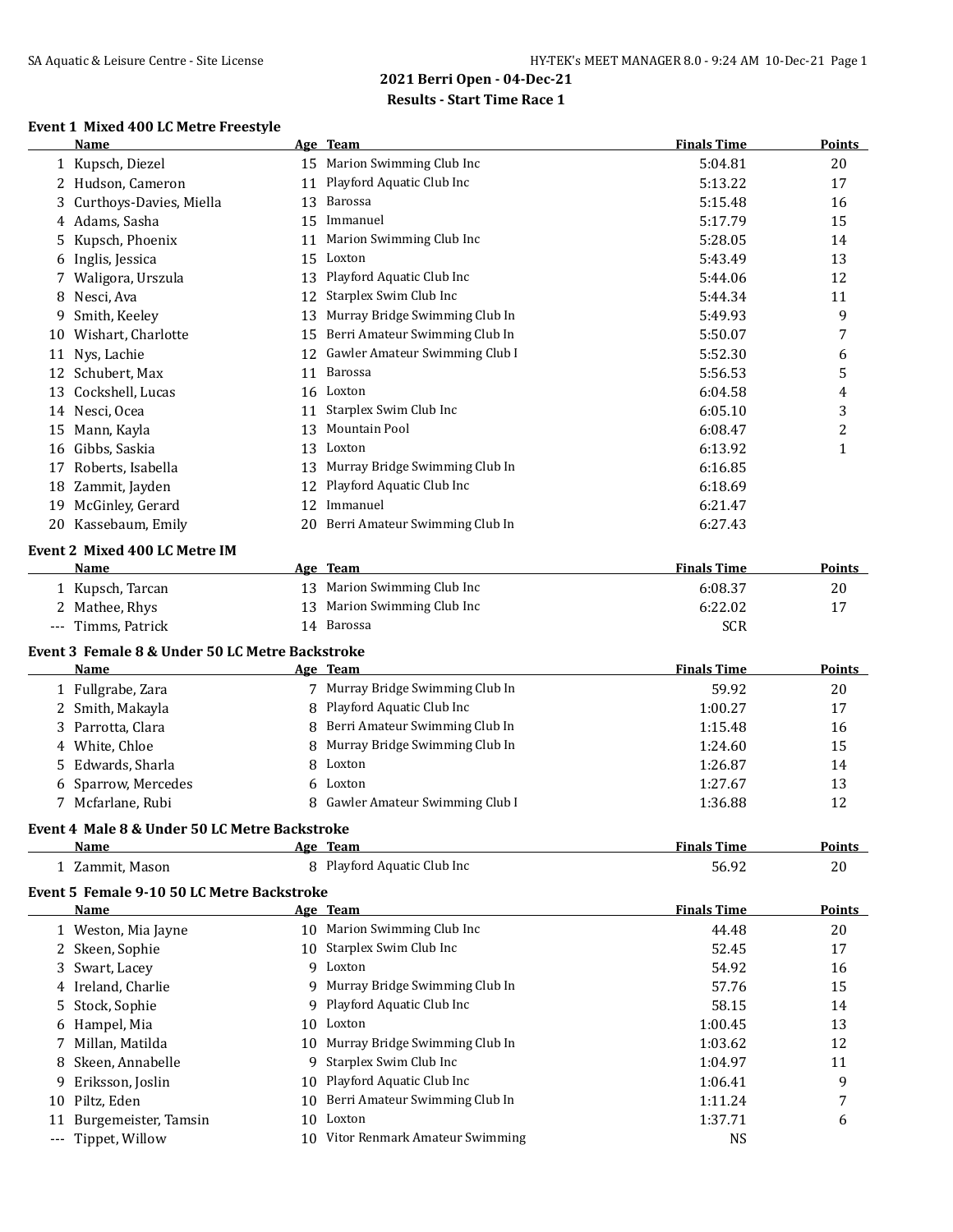j.

## **2021 Berri Open - 04-Dec-21 Results - Start Time Race 1**

#### **Event 6 Male 9-10 50 LC Metre Backstroke**

| Name              |    | Age Team                          | <b>Finals Time</b> | <b>Points</b> |
|-------------------|----|-----------------------------------|--------------------|---------------|
| 1 Mentha, Hudson  |    | 10 Tea Tree Gully                 | 48.27              | 20            |
| 2 Tucker, Jacob   | Q. | Immanuel                          | 48.91              | 17            |
| 3 Herrmann, Quade |    | 10 Gawler Amateur Swimming Club I | 50.09              | 16            |
| 4 Falkous, Eli    |    | 9 Playford Aquatic Club Inc       | 51.57              | 15            |
| 5 Reimann, Caleb  | 10 | Loxton                            | 55.25              | 14            |
| 6 Nesci, Zavier   |    | 9 Starplex Swim Club Inc          | 56.03              | 13            |
| 7 Mathee, Aaron   |    | 9 Marion Swimming Club Inc        | 1:00.64            | 12            |
| --- Tippet, Nash  |    | 9 Vitor Renmark Amateur Swimming  | <b>NS</b>          |               |

### **Event 7 Female 11-12 50 LC Metre Backstroke**

|          | Name                  |    | Age Team                       | <b>Finals Time</b> | <b>Points</b> |
|----------|-----------------------|----|--------------------------------|--------------------|---------------|
|          | 1 Geister, Leni       | 11 | Barossa                        | 38.64              | 20            |
|          | 2 Nesci, Ava          | 12 | Starplex Swim Club Inc         | 38.90              | 17            |
|          | 3 Daunt, Emily        | 11 | Marion Swimming Club Inc       | 39.14              | 16            |
|          | 4 Griffiths, Ellie    | 11 | Gawler Amateur Swimming Club I | 41.66              | 15            |
|          | 5 Giacopini, Aaliah   | 12 | Playford Aquatic Club Inc      | 44.08              | 14            |
|          | 6 Paul, Meg           | 11 | Clovercrest Swimming Club Inc  | 44.87              | 13            |
|          | 7 Timms, Leisel       | 12 | Barossa                        | 46.03              | 12            |
|          | 8 Ireland, Ella       | 11 | Murray Bridge Swimming Club In | 47.37              | 11            |
| 9.       | Stocker, Ruby         | 11 | Playford Aquatic Club Inc      | 48.26              | 9             |
| 10       | Baker, Chelsea        | 11 | Playford Aquatic Club Inc      | 52.59              | 7             |
| 11       | Davy, Ella            | 11 | Murray Bridge Swimming Club In | 53.83              | 6             |
|          | 12 Stevens, Kayleigh  | 12 | Vitor Renmark Amateur Swimming | 1:01.15            | 5             |
| 13       | Parrotta, Lalaine     | 11 | Berri Amateur Swimming Club In | 1:01.78            | 4             |
| 14       | Burgemeister, Natalia | 11 | Loxton                         | 1:12.11            | 3             |
| 15       | Stevens, Summer       | 11 | Vitor Renmark Amateur Swimming | 1:12.27            | 2             |
| $\cdots$ | Long, Emmanuelle      | 11 | Loxton                         | NS                 |               |

### **Event 8 Male 11-12 50 LC Metre Backstroke**

| Name               |    | Age Team                          | <b>Finals Time</b> | <b>Points</b> |
|--------------------|----|-----------------------------------|--------------------|---------------|
| 1 Kupsch, Phoenix  | 11 | Marion Swimming Club Inc          | 36.15              | 20            |
| 2 Riedel, Hugh     |    | 12 Vitor Renmark Amateur Swimming | 37.11              | 17            |
| 3 Hudson, Cameron  |    | 11 Playford Aquatic Club Inc      | 39.89              | 16            |
| 4 McGinley, Gerard |    | 12 Immanuel                       | 40.19              | 15            |
| 5 Marks, Dillon    |    | 12 Berri Amateur Swimming Club In | 45.55              | 14            |
| 6 Eriksson, Leif   |    | 12 Playford Aquatic Club Inc      | 45.77              | 13            |
| 7 Gray, Lachlan    | 11 | Berri Amateur Swimming Club In    | 55.93              | 12            |
| 8 Miegel, Cruz     | 11 | Vitor Renmark Amateur Swimming    | 1:17.17            | 11            |
| 9 Hucks, Tyler     |    | 12 Loxton                         | 1:22.47            | q             |

### **Event 9 Female 13-14 50 LC Metre Backstroke**

|    | Name                                       |     | Age Team                          | <b>Finals Time</b> | <b>Points</b> |  |  |
|----|--------------------------------------------|-----|-----------------------------------|--------------------|---------------|--|--|
|    | 1 Carroll, Jasmine                         |     | 14 Barossa                        | 37.23              | 20            |  |  |
|    | 2 Griffiths, Ashleigh                      |     | 13 Gawler Amateur Swimming Club I | 39.53              | 17            |  |  |
|    | 3 Schubert, Emma                           | 13  | Barossa                           | 40.47              | 16            |  |  |
|    | 4 Kassebaum, Amity                         |     | 13 Berri Amateur Swimming Club In | 41.11              | 15            |  |  |
|    | 5 Gibbs, Saskia                            | 13  | Loxton                            | 41.80              | 14            |  |  |
|    | 6 Mann, Kayla                              | 13  | Mountain Pool                     | 42.13              | 13            |  |  |
|    | 7 Roberts, Isabella                        | 13  | Murray Bridge Swimming Club In    | 44.41              | 12            |  |  |
|    | 8 Lamming, Savannah                        | 13  | Marion Swimming Club Inc          | 48.47              | 11            |  |  |
| 9. | Ingerson, Sophie                           | 13. | Berri Amateur Swimming Club In    | 52.55              | 9             |  |  |
|    | 10 Reimann, Abigael                        | 13. | Loxton                            | 1:03.75            | 7             |  |  |
|    | Event 10 Male 13-14 50 LC Metre Backstroke |     |                                   |                    |               |  |  |
|    | Name                                       |     | Age Team                          | <b>Finals Time</b> | <b>Points</b> |  |  |
|    | Timms, Patrick                             |     | 14 Barossa                        | 35.98              | 20            |  |  |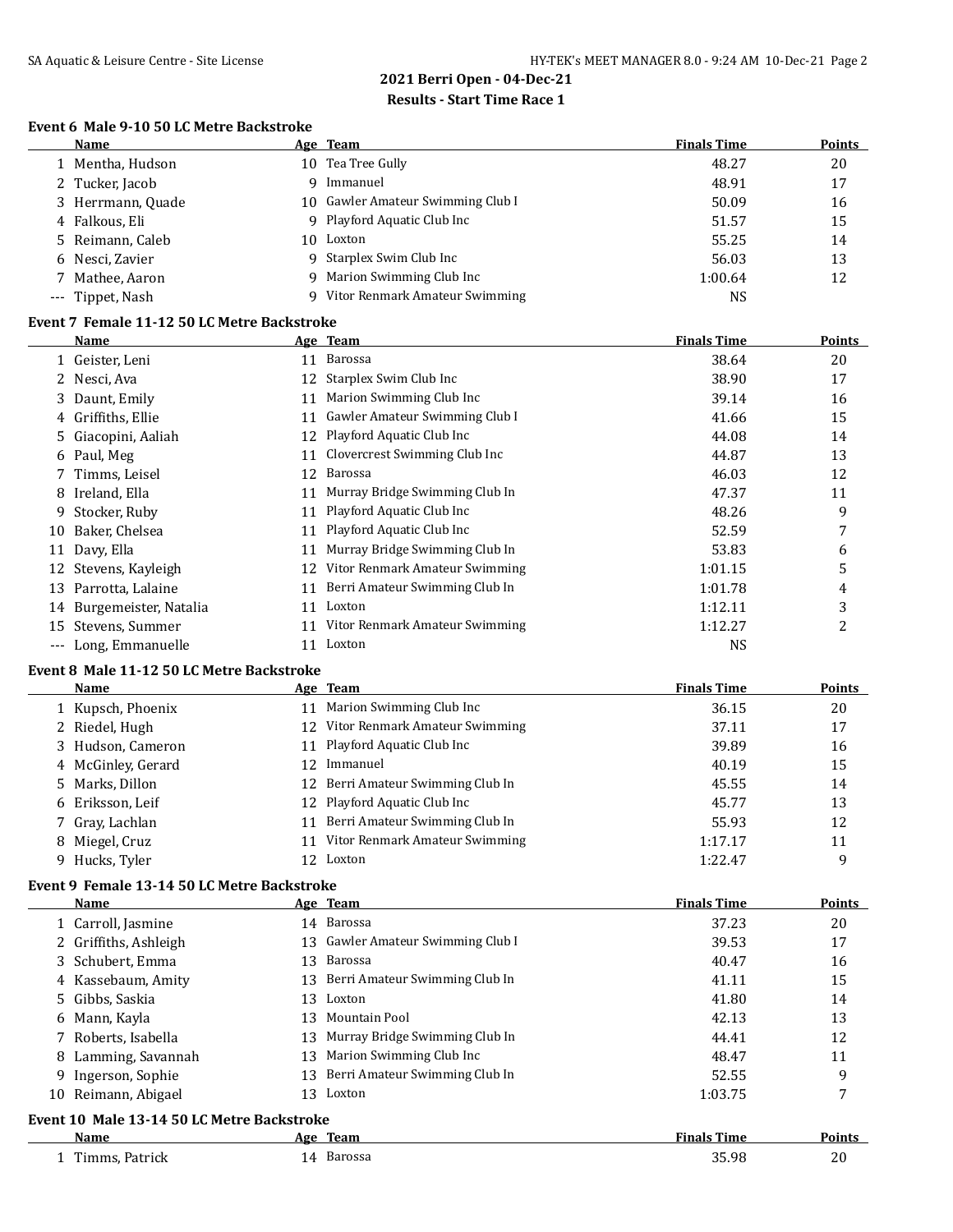# **Results - Start Time Race 1**

### **(Event 10 Male 13-14 50 LC Metre Backstroke)**

|    | Name                 |     | Age Team                          | <b>Finals Time</b> | <b>Points</b> |
|----|----------------------|-----|-----------------------------------|--------------------|---------------|
|    | 2 Waligora, Matthew  |     | 14 Playford Aquatic Club Inc      | 36.92              | 17            |
|    | 3 Zammit, Lachlan    |     | 14 Playford Aquatic Club Inc      | 38.05              | 16            |
|    | 4 Gadlan, Reiner     |     | 14 Playford Aquatic Club Inc      | 38.27              | 15            |
|    | 5 Kupsch, Tarcan     | 13  | Marion Swimming Club Inc          | 39.17              | 14            |
|    | 6 Menadue, Benjamin  |     | 14 Berri Amateur Swimming Club In | 39.23              | 13            |
|    | 7 Mathee, Rhys       | 13  | Marion Swimming Club Inc          | 39.30              | 12            |
|    | 8 Marks, Lachlan     |     | 14 Berri Amateur Swimming Club In | 40.05              | 11            |
|    | 9 White, Lucas       | 14  | Loxton                            | 40.44              | 9             |
| 10 | Kassebaum, Alexander | 13. | Berri Amateur Swimming Club In    | 50.96              | 7             |
|    | 11 Parrotta, Kelton  | 13  | Berri Amateur Swimming Club In    | 54.79              | 6             |
| 12 | Long, William        | 13  | Vitor Renmark Amateur Swimming    | 1:07.10            | 5             |
|    |                      |     |                                   |                    |               |

## **Event 11 Female 15-16 50 LC Metre Backstroke**

| <b>Name</b>          |    | Age Team                          | <b>Finals Time</b> | <b>Points</b> |
|----------------------|----|-----------------------------------|--------------------|---------------|
| 1 Schubert, Nyah     |    | 15 Barossa                        | 36.20              | 20            |
| 2 Long, Madelyn      |    | 16 Loxton                         | 36.21              | 17            |
| 3 Hudson, Chloe      |    | 15 Playford Aquatic Club Inc      | 36.69              | 16            |
| 4 Adams, Sasha       | 15 | Immanuel                          | 39.47              | 15            |
| 5 Wishart, Charlotte |    | 15 Berri Amateur Swimming Club In | 40.30              | 14            |
| 6 Inglis, Jessica    |    | 15 Loxton                         | 40.87              | 13            |
| 7 Herrmann, Jorja    |    | 15 Gawler Amateur Swimming Club I | 1:00.85            | 12            |
| --- Tippet, Summer   |    | 15 Vitor Renmark Amateur Swimming | NS                 |               |

### **Event 12 Male 15-16 50 LC Metre Backstroke**

| Name                  | Age Team                          | <b>Finals Time</b> | <b>Points</b> |
|-----------------------|-----------------------------------|--------------------|---------------|
| 1 Kupsch, Diezel      | 15 Marion Swimming Club Inc       | 33.94              | 20            |
| 2 Schwarz, Harry      | 15 Dolphins (Sa)                  | 34.00              | 17            |
| 3 Hoffmann, Ethan     | 16 Vitor Renmark Amateur Swimming | 34.85              | 16            |
| 4 Cockshell, Lucas    | 16 Loxton                         | 38.20              | 15            |
| 5 Moore, Rory         | 15 Berri Amateur Swimming Club In | 39.76              | 14            |
| 6 Smith. Michael      | 15 Playford Aquatic Club Inc      | 47.34              | 13            |
| 7 Burgemeister, Oscar | 15 Loxton                         | 56.51              | 12            |

## **Event 13 Female 17-29 50 LC Metre Backstroke**

| Name                                             | Age Team                             | <b>Finals Time</b> | Points        |
|--------------------------------------------------|--------------------------------------|--------------------|---------------|
| 1 Hoffmann, Sophie                               | Vitor Renmark Amateur Swimming<br>21 | 46.79              | 20            |
| Event 14 Male 17-29 50 LC Metre Backstroke       |                                      |                    |               |
| Name                                             | Age Team                             | <b>Finals Time</b> | Points        |
| Kassebaum, Damon                                 | Berri Amateur Swimming Club In<br>18 | 43.92              | 20            |
| Event 15 Female 30 & Over 50 LC Metre Backstroke |                                      |                    |               |
| Name                                             | Age Team                             | <b>Finals Time</b> | Points        |
| 1 Hale, Trini                                    | 42 Loxton                            | 44.77              | 20            |
| Event 16 Male 30 & Over 50 LC Metre Backstroke   |                                      |                    |               |
| Name                                             | Age Team                             | <b>Finals Time</b> | <b>Points</b> |
| 1 Stokes, Brett                                  | 48 Berri Amateur Swimming Club In    | 40.11              | 20            |
| Event 17 Female 200 LC Metre Breaststroke        |                                      |                    |               |
| Name                                             | Age Team                             | <b>Finals Time</b> | Points        |
| 1 Carroll, Jasmine                               | Barossa<br>14                        | 3:10.38            | 20            |
| Crossman, Ebony                                  | Clovercrest Swimming Club Inc<br>11  | 3:15.96            | 17            |
| Placanica, Alesha<br>3                           | Clovercrest Swimming Club Inc<br>11  | 3:21.03            | 16            |
| Nesci, Ocea                                      | Starplex Swim Club Inc<br>11         | 3:36.95            | 15            |
| Roberts, Isabella<br>5.                          | Murray Bridge Swimming Club In<br>13 | 3:37.08            | 14            |
| 6 Cox, Emmy                                      | Barossa<br>11                        | 3:37.28            | 13            |

Cox, Kenzie 13 Barossa 3:39.51 12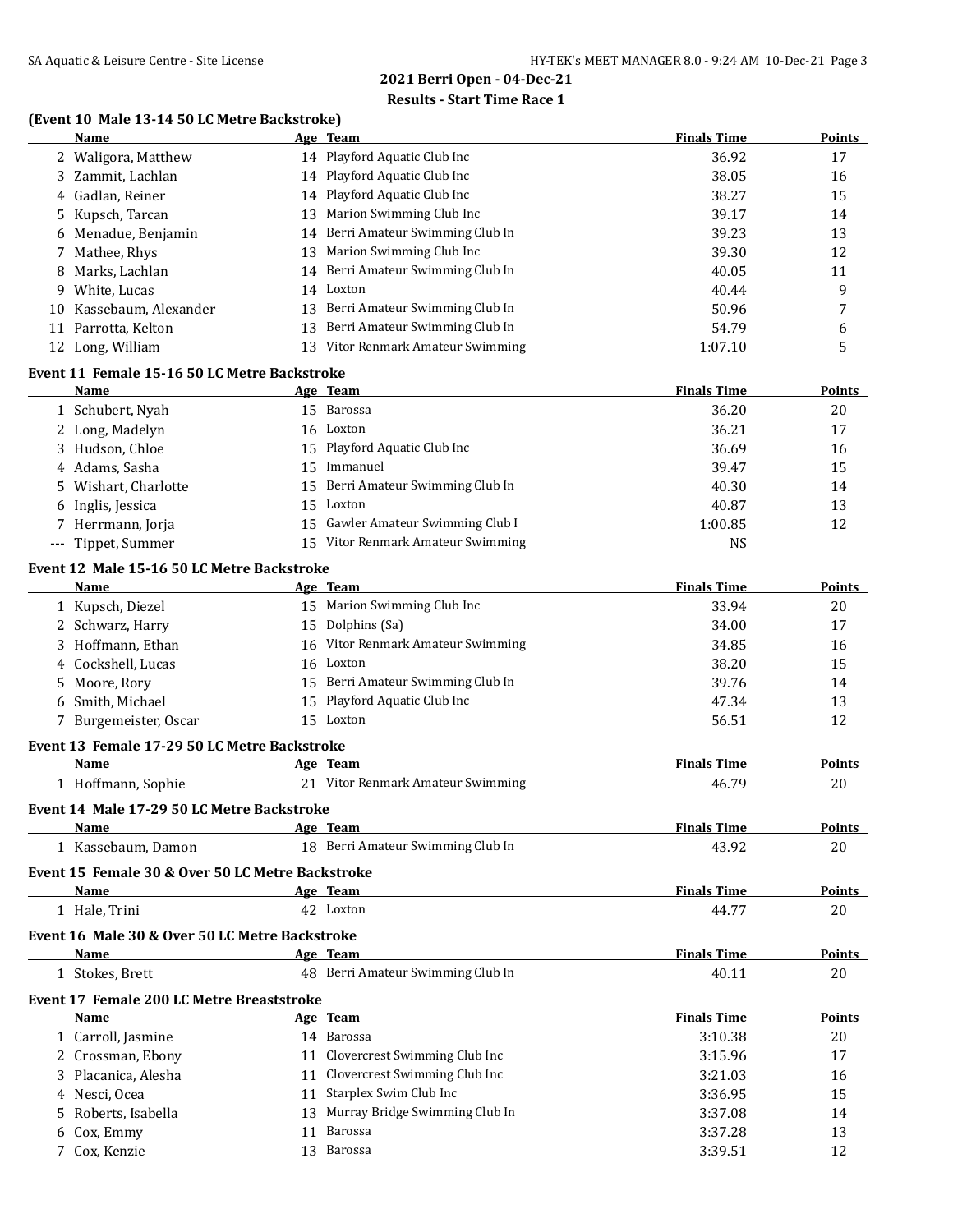### **Event 18 Male 200 LC Metre Breaststroke**

|        | Name                                                    |    | Age Team                                     | <b>Finals Time</b>    | <b>Points</b> |
|--------|---------------------------------------------------------|----|----------------------------------------------|-----------------------|---------------|
|        | 1 Kupsch, Diezel                                        |    | 15 Marion Swimming Club Inc                  | 3:04.88               | 20            |
|        | 2 Mcfarlane, Ben                                        |    | 16 Gawler Amateur Swimming Club I            | 3:12.14               | 17            |
| 3      | Kupsch, Tarcan                                          | 13 | Marion Swimming Club Inc                     | 3:26.74               | 16            |
|        | 4 Kassebaum, Damon                                      | 18 | Berri Amateur Swimming Club In               | 3:33.27               | 15            |
| 5.     | Shi, Maxx                                               | 11 | Playford Aquatic Club Inc                    | 3:33.89               | 14            |
| 6      | Nys, Lachie                                             | 12 | Gawler Amateur Swimming Club I               | 3:38.65               | 13            |
|        | 7 White, Tyler                                          | 13 | Murray Bridge Swimming Club In               | 3:49.59               | 12            |
| 8      | White, Lucas                                            | 14 | Loxton                                       | 3:51.78               | 11            |
|        | 9 Mathee, Rhys                                          |    | 13 Marion Swimming Club Inc                  | 3:53.48               | 9             |
|        | Event 19 Mixed 11 & Under 100 LC Metre Butterfly        |    |                                              |                       |               |
|        | Name                                                    |    | Age Team                                     | <b>Finals Time</b>    | <b>Points</b> |
|        | 1 Daunt, Emily                                          |    | 11 Marion Swimming Club Inc                  | 1:26.28               | 20            |
|        | 2 Kupsch, Phoenix                                       |    | 11 Marion Swimming Club Inc                  | 1:26.67               | 17            |
|        | 3 Rothe, Ella                                           | 11 | Berri Amateur Swimming Club In               | 1:38.57               | 16            |
|        | 4 Mentha, Hudson                                        |    | 10 Tea Tree Gully                            | 1:53.95               | 15            |
|        | 5 Ireland, Ella                                         | 11 | Murray Bridge Swimming Club In               | 2:00.21               | 14            |
|        | --- Paul, Meg                                           |    | 11 Clovercrest Swimming Club Inc             | <b>NS</b>             |               |
|        | Event 20 Mixed 12 & Over 100 LC Metre Butterfly         |    |                                              |                       |               |
|        | <b>Name</b>                                             |    | Age Team                                     | <b>Finals Time</b>    | <b>Points</b> |
|        | 1 Zammit, Lachlan                                       |    | 14 Playford Aquatic Club Inc                 | 1:15.24               | 20            |
|        | 2 Kupsch, Diezel                                        |    | 15 Marion Swimming Club Inc                  | 1:20.26               | 17            |
| 3      | Charleson, Cody                                         | 12 | Starplex Swim Club Inc                       | 1:24.37               | 16            |
|        | 4 Greenham, Violet                                      | 12 | Playford Aquatic Club Inc                    | 1:26.04               | 15            |
| 5.     | Ellis, Piper                                            | 12 | Playford Aquatic Club Inc                    | 1:30.36               | 14            |
|        | Zammit, Jayden                                          | 12 | Playford Aquatic Club Inc                    | 1:32.14               | 13            |
| 6<br>7 | Gibbs, Saskia                                           | 13 | Loxton                                       | 1:35.45               | 12            |
|        | Timms, Leisel                                           | 12 | Barossa                                      |                       |               |
| 8      | --- Finch, Tayah                                        |    | 12 Barossa                                   | 1:36.40<br><b>SCR</b> | 11            |
|        |                                                         |    |                                              |                       |               |
|        | Event 21 Female 8 & Under 50 LC Metre Freestyle<br>Name |    | Age Team                                     | <b>Finals Time</b>    | <b>Points</b> |
|        | 1 Smith, Makayla                                        |    | 8 Playford Aquatic Club Inc                  | 50.28                 | 20            |
|        | 2 Fullgrabe, Zara                                       |    | 7 Murray Bridge Swimming Club In             | 1:02.84               | 17            |
|        | 3 Parrotta, Clara                                       | 8  | Berri Amateur Swimming Club In               | 1:03.79               | 16            |
|        |                                                         |    | Loxton                                       |                       |               |
|        | 4 Sparrow, Mercedes                                     | 6  |                                              | 1:09.59               | 15            |
|        | 5 White, Chloe<br>6 Mcfarlane, Rubi                     | 8  | Murray Bridge Swimming Club In               | 1:09.83               | 14            |
|        |                                                         |    | 8 Gawler Amateur Swimming Club I<br>8 Loxton | 1:13.69               | 13            |
|        | 7 Edwards, Sharla                                       |    |                                              | 1:13.96               | 12            |
|        | Event 22 Male 8 & Under 50 LC Metre Freestyle           |    |                                              |                       |               |
|        | <b>Name</b>                                             |    | Age Team                                     | <b>Finals Time</b>    | <b>Points</b> |
|        | 1 Zammit, Mason                                         |    | 8 Playford Aquatic Club Inc                  | 48.14                 | 20            |
|        | Event 23 Female 9-10 50 LC Metre Freestyle              |    |                                              |                       |               |
|        | <b>Name</b>                                             |    | Age Team                                     | <b>Finals Time</b>    | <b>Points</b> |
|        | 1 Weston, Mia Jayne                                     |    | 10 Marion Swimming Club Inc                  | 37.16                 | 20            |
|        | 2 Skeen, Sophie                                         |    | 10 Starplex Swim Club Inc                    | 38.43                 | 17            |
|        | 3 Ireland, Charlie                                      |    | 9 Murray Bridge Swimming Club In             | 45.05                 | 16            |
|        | 4 Tippet, Willow                                        |    | 10 Vitor Renmark Amateur Swimming            | 46.02                 | 15            |
| 5.     | Swart, Lacey                                            | 9  | Loxton                                       | 47.78                 | 14            |
| 6      | Hampel, Mia                                             |    | 10 Loxton                                    | 50.03                 | 13            |
| 7      | Stock, Sophie                                           |    | 9 Playford Aquatic Club Inc                  | 51.04                 | 12            |
| 8      | Millan, Matilda                                         |    | 10 Murray Bridge Swimming Club In            | 51.80                 | 11            |
|        | 9 Eriksson, Joslin                                      |    | 10 Playford Aquatic Club Inc                 | 53.61                 | 9             |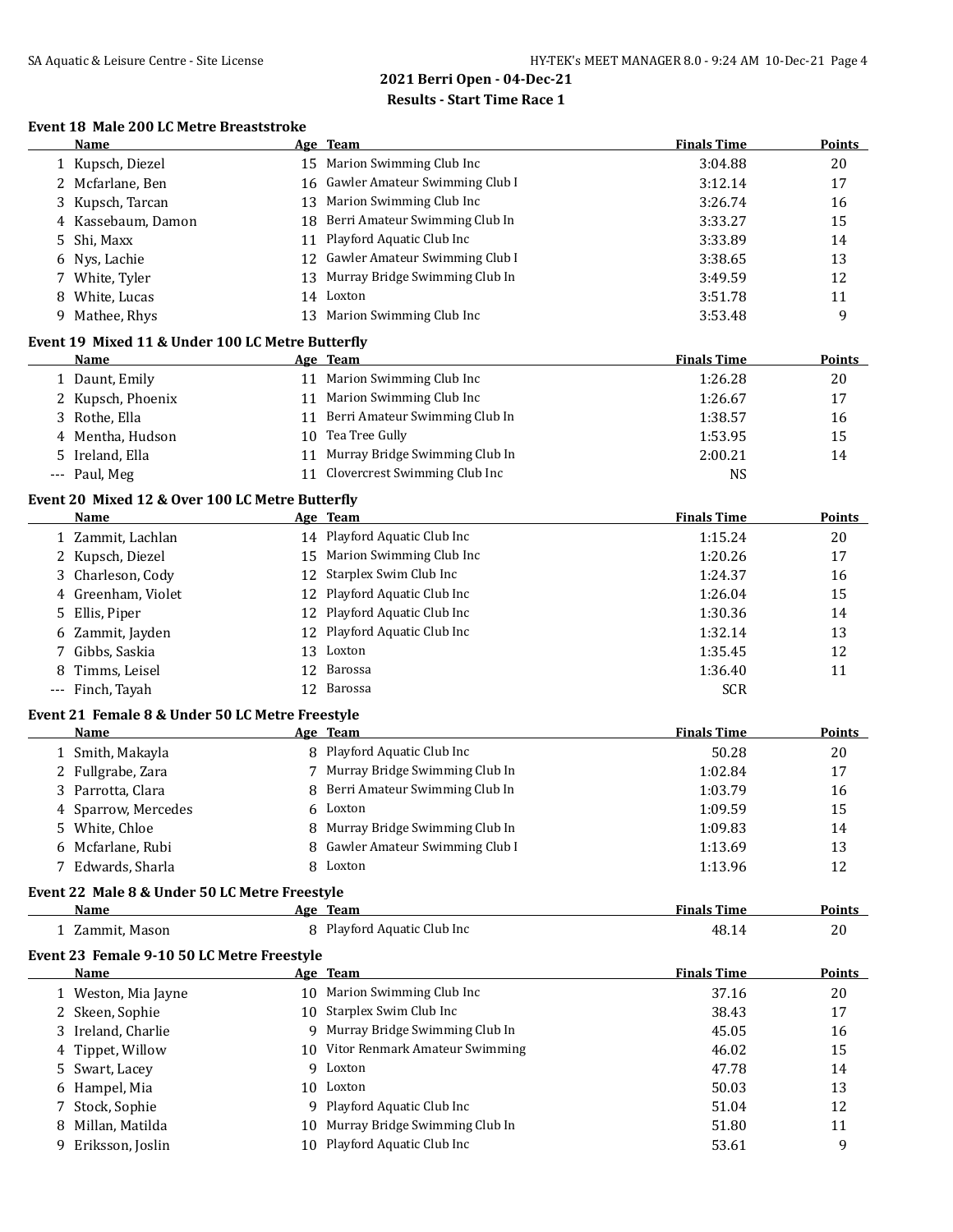### **(Event 23 Female 9-10 50 LC Metre Freestyle)**

| Name                    | Age Team                          | <b>Finals Time</b> | <b>Points</b> |
|-------------------------|-----------------------------------|--------------------|---------------|
| 10 Skeen, Annabelle     | 9 Starplex Swim Club Inc          | 58.87              |               |
| 11 Piltz, Eden          | 10 Berri Amateur Swimming Club In | 1:02.71            |               |
| 12 Burgemeister, Tamsin | 10 Loxton                         | 1:03.12            |               |

#### **Event 24 Male 9-10 50 LC Metre Freestyle**

| Name              | Age Team                          | <b>Finals Time</b> | <b>Points</b> |
|-------------------|-----------------------------------|--------------------|---------------|
| 1 Tucker, Jacob   | Immanuel<br>g                     | 38.17              | 20            |
| 2 Herrmann, Quade | 10 Gawler Amateur Swimming Club I | 42.26              | 17            |
| 3 Falkous, Eli    | 9 Playford Aquatic Club Inc       | 43.22              | 16            |
| 4 Mentha, Hudson  | 10 Tea Tree Gully                 | 43.42              | 15            |
| 5 Nesci, Zavier   | 9 Starplex Swim Club Inc          | 44.77              | 14            |
| 6 Reimann, Caleb  | 10 Loxton                         | 47.88              | 13            |
| 7 Mathee, Aaron   | Marion Swimming Club Inc<br>9     | 49.86              | 12            |
| 8 Nys, Harrison   | 10 Gawler Amateur Swimming Club I | 53.66              | 11            |
| 9 Tippet, Nash    | Vitor Renmark Amateur Swimming    | 57.84              | 9             |

### **Event 25 Female 11-12 50 LC Metre Freestyle**

|                     | <b>Name</b>           |    | Age Team                       | <b>Finals Time</b> | <b>Points</b>  |
|---------------------|-----------------------|----|--------------------------------|--------------------|----------------|
|                     | Crossman, Ebony       | 11 | Clovercrest Swimming Club Inc  | 32.49              | 20             |
|                     | 2 Ellis, Piper        | 12 | Playford Aquatic Club Inc      | 33.21              | 17             |
| 3.                  | Daunt, Emily          | 11 | Marion Swimming Club Inc       | 33.67              | 16             |
| 4                   | Geister, Leni         | 11 | Barossa                        | 33.80              | 15             |
| 5.                  | Greenham, Violet      | 12 | Playford Aquatic Club Inc      | 34.44              | 14             |
| 6                   | Cox, Emmy             | 11 | Barossa                        | 34.73              | 13             |
|                     | Nesci, Ava            | 12 | Starplex Swim Club Inc         | 34.80              | 12             |
| 8                   | Placanica, Alesha     | 11 | Clovercrest Swimming Club Inc  | 35.11              | 11             |
| 9                   | Griffiths, Ellie      | 11 | Gawler Amateur Swimming Club I | 36.36              | 9              |
| 10                  | Giacopini, Aaliah     | 12 | Playford Aquatic Club Inc      | 36.68              | 7              |
| 11                  | Timms, Leisel         | 12 | Barossa                        | 36.93              | 6              |
| 12                  | Schellen, Kaylee      | 12 | Murray Bridge Swimming Club In | 37.77              | 5              |
| 13                  | Paul, Meg             | 11 | Clovercrest Swimming Club Inc  | 38.07              | 4              |
| 14                  | Nesci, Ocea           | 11 | Starplex Swim Club Inc         | 39.01              | 3              |
| 15                  | Stocker, Ruby         | 11 | Playford Aquatic Club Inc      | 39.70              | $\overline{c}$ |
| 16                  | Rothe, Ella           | 11 | Berri Amateur Swimming Club In | 39.94              | $\mathbf{1}$   |
| 17                  | Ireland, Ella         | 11 | Murray Bridge Swimming Club In | 40.12              |                |
| 18                  | Davy, Ella            | 11 | Murray Bridge Swimming Club In | 40.62              |                |
| 19                  | Baker, Chelsea        | 11 | Playford Aquatic Club Inc      | 46.72              |                |
| 20                  | Parrotta, Lalaine     | 11 | Berri Amateur Swimming Club In | 48.35              |                |
| 21                  | Stevens, Kayleigh     | 12 | Vitor Renmark Amateur Swimming | 51.08              |                |
| 22                  | Stevens, Summer       | 11 | Vitor Renmark Amateur Swimming | 52.62              |                |
| 23                  | Burgemeister, Natalia | 11 | Loxton                         | 1:03.36            |                |
|                     | Long, Emmanuelle      | 11 | Loxton                         | <b>NS</b>          |                |
| $\qquad \qquad - -$ | Finch, Tayah          | 12 | Barossa                        | <b>SCR</b>         |                |
|                     |                       |    |                                |                    |                |

### **Event 26 Male 11-12 50 LC Metre Freestyle**

|    | <b>Name</b>        |    | Age Team                          | <b>Finals Time</b> | Points |
|----|--------------------|----|-----------------------------------|--------------------|--------|
|    | 1 Riedel, Hugh     |    | 12 Vitor Renmark Amateur Swimming | 31.42              | 20     |
|    | 2 Zammit, Jayden   |    | 12 Playford Aquatic Club Inc      | 32.74              | 17     |
|    | 3 Kupsch, Phoenix  |    | 11 Marion Swimming Club Inc       | 32.92              | 16     |
|    | 4 Hudson, Cameron  |    | 11 Playford Aquatic Club Inc      | 32.95              | 15     |
|    | 5 Charleson, Cody  |    | 12 Starplex Swim Club Inc         | 33.10              | 14     |
|    | 6 Schubert, Max    |    | 11 Barossa                        | 33.27              | 13     |
|    | 7 McGinley, Gerard | 12 | Immanuel                          | 33.34              | 12     |
|    | 8 Nys, Lachie      |    | 12 Gawler Amateur Swimming Club I | 33.60              | 11     |
|    | 9 Shi, Maxx        |    | 11 Playford Aquatic Club Inc      | 36.78              | 9      |
| 10 | Eriksson, Leif     |    | 12 Playford Aquatic Club Inc      | 37.77              |        |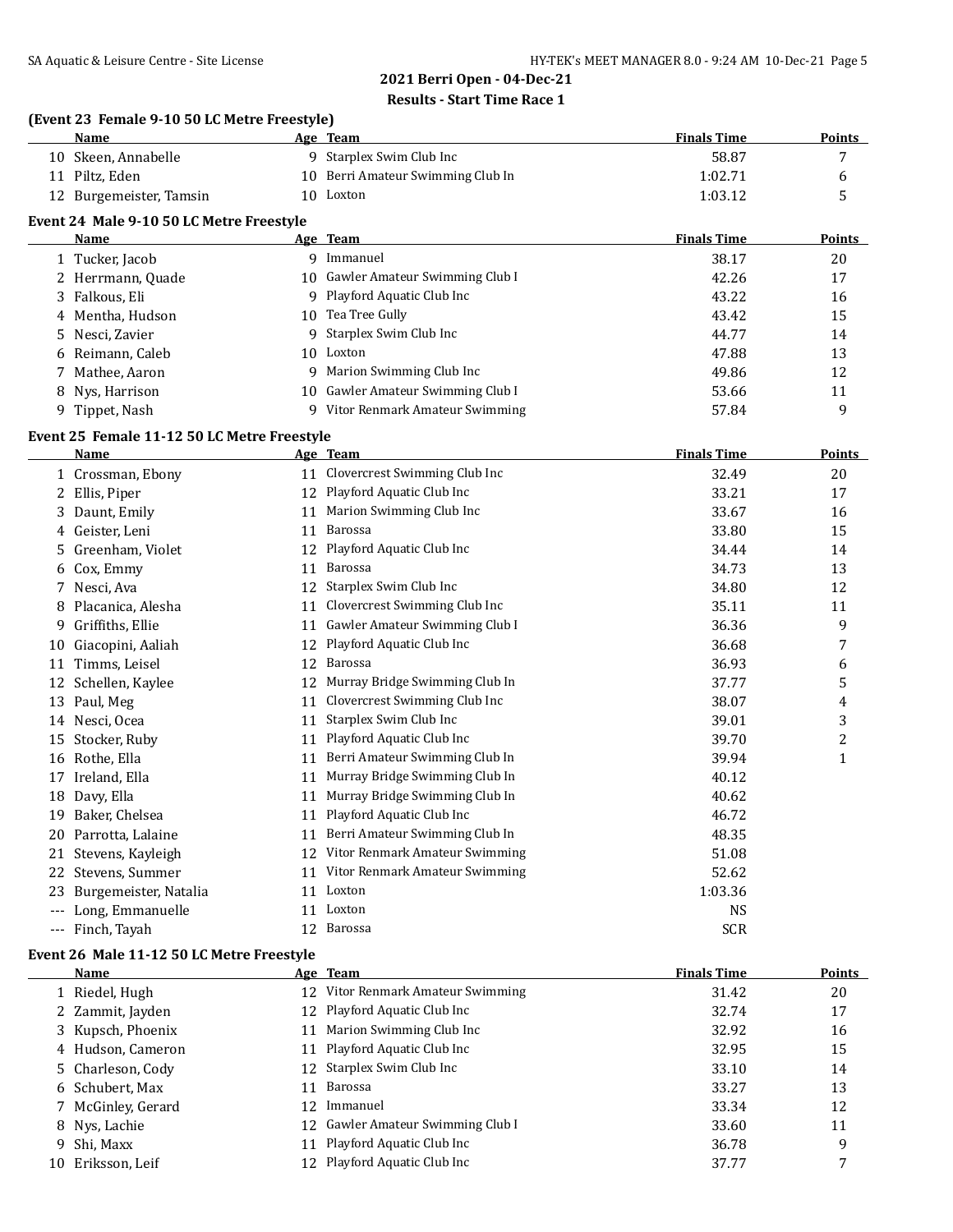### **(Event 26 Male 11-12 50 LC Metre Freestyle)**

| Name             | Age Team                          | <b>Finals Time</b> | <b>Points</b> |
|------------------|-----------------------------------|--------------------|---------------|
| 11 Marks, Dillon | 12 Berri Amateur Swimming Club In | 39.14              |               |
| 12 Gray, Lachlan | 11 Berri Amateur Swimming Club In | 41.96              |               |
| 13 Miegel, Cruz  | Vitor Renmark Amateur Swimming    | 1:09.02            | 4             |
| 14 Hucks, Tyler  | 12 Loxton                         | 1:21.57            |               |

### **Event 27 Female 13-14 50 LC Metre Freestyle**

|    | <b>Name</b>               |     | Age Team                          | <b>Finals Time</b> | Points |
|----|---------------------------|-----|-----------------------------------|--------------------|--------|
|    | 1 Curthoys-Davies, Miella | 13  | Barossa                           | 31.50              | 20     |
|    | 2 Waligora, Urszula       |     | 13 Playford Aquatic Club Inc      | 31.80              | 17     |
|    | 3 Kassebaum, Amity        | 13  | Berri Amateur Swimming Club In    | 32.46              | 16     |
|    | 4 Carroll, Jasmine        |     | 14 Barossa                        | 32.57              | 15     |
|    | 5 Mann, Kayla             |     | 13 Mountain Pool                  | 34.19              | 14     |
|    | 6 Griffiths, Ashleigh     |     | 13 Gawler Amateur Swimming Club I | 34.21              | 13     |
|    | 7 Roberts, Isabella       | 13  | Murray Bridge Swimming Club In    | 34.52              | 12     |
|    | 8 Smith, Keeley           |     | 13 Murray Bridge Swimming Club In | 34.66              | 11     |
| 9. | Gibbs, Saskia             | 13  | Loxton                            | 35.74              | 9      |
|    | 10 Ingerson, Sophie       | 13- | Berri Amateur Swimming Club In    | 38.95              | 7      |
| 11 | Lamming, Savannah         |     | 13 Marion Swimming Club Inc       | 39.47              | 6      |
|    | 12 Rothe, Lily            | 13  | Berri Amateur Swimming Club In    | 41.58              | 5      |
| 13 | Reimann, Abigael          | 13  | Loxton                            | 50.17              | 4      |

### **Event 28 Male 13-14 50 LC Metre Freestyle**

|    | Name                    |     | Age Team                          | <b>Finals Time</b> | <b>Points</b> |
|----|-------------------------|-----|-----------------------------------|--------------------|---------------|
|    | 1 Zammit, Lachlan       |     | 14 Playford Aquatic Club Inc      | 30.51              | 20            |
|    | 2 Waligora, Matthew     |     | 14 Playford Aquatic Club Inc      | 30.79              | 17            |
|    | 3 Menadue, Benjamin     |     | 14 Berri Amateur Swimming Club In | 31.02              | 16            |
|    | 4 White, Lucas          |     | 14 Loxton                         | 31.34              | 15            |
|    | 5 Timms, Patrick        |     | 14 Barossa                        | 32.15              | 14            |
|    | 6 Marks, Lachlan        |     | 14 Berri Amateur Swimming Club In | 32.33              | 13            |
|    | 7 Gadlan, Reiner        |     | 14 Playford Aquatic Club Inc      | 33.30              | 12            |
|    | 8 Kupsch, Tarcan        | 13. | Marion Swimming Club Inc          | 33.56              | 11            |
|    | 9 Sims, Oliver          | 13. | Berri Amateur Swimming Club In    | 34.68              | 9             |
|    | 10 Kassebaum, Alexander |     | 13 Berri Amateur Swimming Club In | 40.94              | 7             |
| 11 | Parrotta, Kelton        | 13. | Berri Amateur Swimming Club In    | 41.27              | 6             |
|    | 12 Long, William        | 13. | Vitor Renmark Amateur Swimming    | 51.51              | 5             |

### **Event 29 Female 15-16 50 LC Metre Freestyle**

| <b>Name</b>          |                 | Age Team                          | <b>Finals Time</b> | <b>Points</b> |
|----------------------|-----------------|-----------------------------------|--------------------|---------------|
| 1 Long, Madelyn      |                 | 16 Loxton                         | 30.62              | 20            |
| 2 Schubert, Nyah     |                 | 15 Barossa                        | 30.84              | 17            |
| 3 Hudson, Chloe      |                 | 15 Playford Aquatic Club Inc      | 31.73              | 16            |
| 4 Adams, Sasha       | 15 <sup>7</sup> | Immanuel                          | 32.39              | 15            |
| 5 Furniss, Jordana   |                 | 15 Loxton                         | 32.88              | 14            |
| 6 Wishart, Charlotte |                 | 15 Berri Amateur Swimming Club In | 33.41              | 13            |
| 7 Inglis, Jessica    |                 | 15 Loxton                         | 34.28              | 12            |
| 8 Folley, Bronte     |                 | 15 Murray Bridge Swimming Club In | 36.61              | 11            |
| 9 Herrmann, Jorja    |                 | 15 Gawler Amateur Swimming Club I | 45.15              | 9             |
| --- Tippet, Summer   | 15              | Vitor Renmark Amateur Swimming    | DQ                 |               |

# **Event 30 Male 15-16 50 LC Metre Freestyle**

| <b>Name</b>        |  | <b>Finals Time</b>                                                                                                                                                                 | <b>Points</b> |
|--------------------|--|------------------------------------------------------------------------------------------------------------------------------------------------------------------------------------|---------------|
| 1 Schwarz, Harry   |  | 27.25                                                                                                                                                                              | 20            |
| 2 Mcfarlane, Ben   |  | 28.05                                                                                                                                                                              | 17            |
| 3 Kupsch, Diezel   |  | 30.06                                                                                                                                                                              | 16            |
| 4 Cockshell, Lucas |  | 30.35                                                                                                                                                                              | 15            |
| 5 Moore, Rory      |  | 32.76                                                                                                                                                                              | 14            |
| 6 Smith, Michael   |  | 35.82                                                                                                                                                                              | 13            |
|                    |  | Age Team<br>15 Dolphins (Sa)<br>16 Gawler Amateur Swimming Club I<br>15 Marion Swimming Club Inc<br>16 Loxton<br>15 Berri Amateur Swimming Club In<br>15 Playford Aquatic Club Inc |               |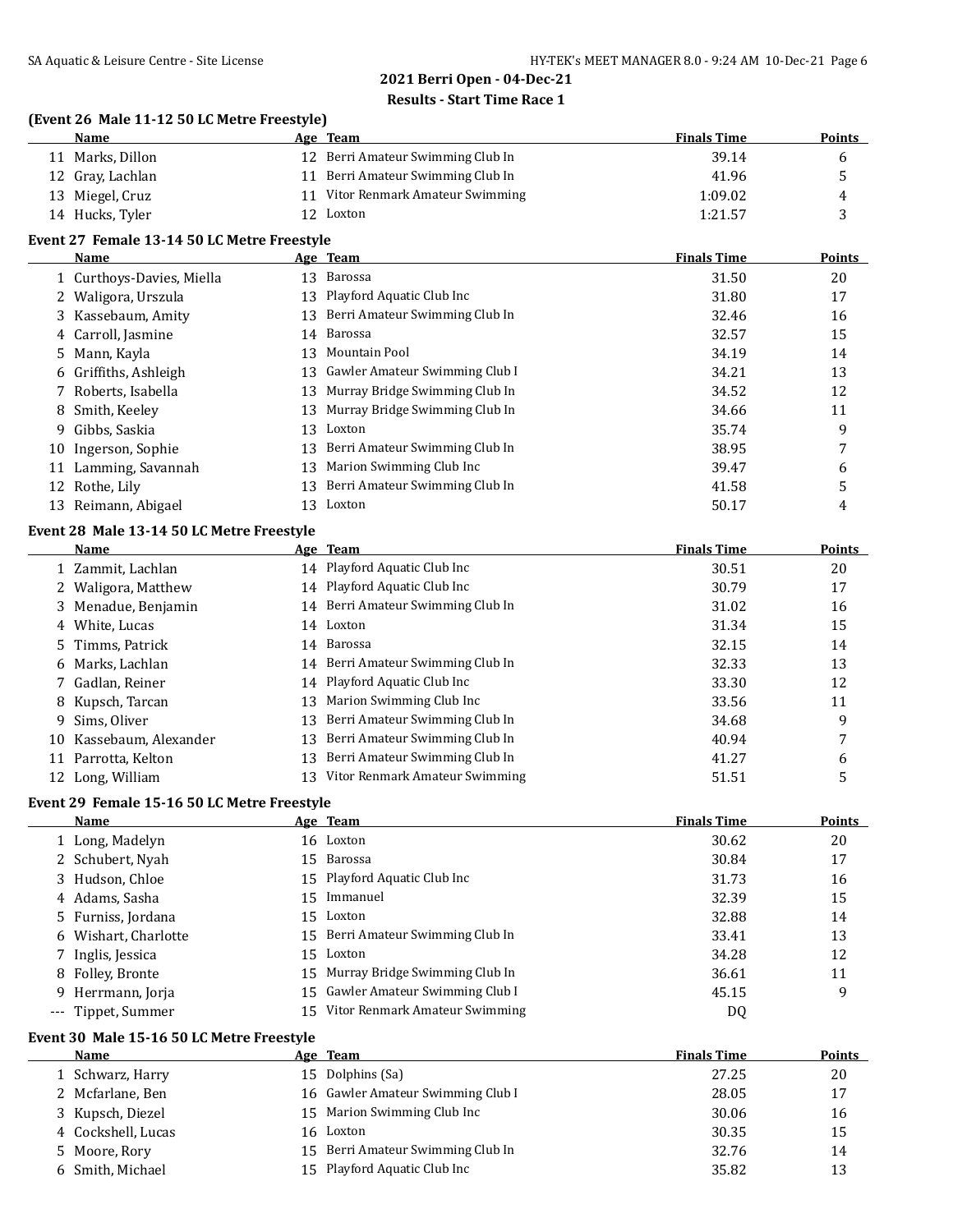| (Event 30 Male 15-16 50 LC Metre Freestyle) |                                                                                                                                                           |                                                                                                                                                                                                                                                                                                                                                                                                                                                                                                                                                                                                                                                                                                                                                                                                                                                                                                                                                                                                                                                                                                                                                                                                                                                                                                                                                                                                          |                                                                                                                                                                                                                                                                                                                                                                                                                                     |
|---------------------------------------------|-----------------------------------------------------------------------------------------------------------------------------------------------------------|----------------------------------------------------------------------------------------------------------------------------------------------------------------------------------------------------------------------------------------------------------------------------------------------------------------------------------------------------------------------------------------------------------------------------------------------------------------------------------------------------------------------------------------------------------------------------------------------------------------------------------------------------------------------------------------------------------------------------------------------------------------------------------------------------------------------------------------------------------------------------------------------------------------------------------------------------------------------------------------------------------------------------------------------------------------------------------------------------------------------------------------------------------------------------------------------------------------------------------------------------------------------------------------------------------------------------------------------------------------------------------------------------------|-------------------------------------------------------------------------------------------------------------------------------------------------------------------------------------------------------------------------------------------------------------------------------------------------------------------------------------------------------------------------------------------------------------------------------------|
|                                             |                                                                                                                                                           |                                                                                                                                                                                                                                                                                                                                                                                                                                                                                                                                                                                                                                                                                                                                                                                                                                                                                                                                                                                                                                                                                                                                                                                                                                                                                                                                                                                                          | Points                                                                                                                                                                                                                                                                                                                                                                                                                              |
|                                             |                                                                                                                                                           |                                                                                                                                                                                                                                                                                                                                                                                                                                                                                                                                                                                                                                                                                                                                                                                                                                                                                                                                                                                                                                                                                                                                                                                                                                                                                                                                                                                                          | 12                                                                                                                                                                                                                                                                                                                                                                                                                                  |
|                                             |                                                                                                                                                           |                                                                                                                                                                                                                                                                                                                                                                                                                                                                                                                                                                                                                                                                                                                                                                                                                                                                                                                                                                                                                                                                                                                                                                                                                                                                                                                                                                                                          |                                                                                                                                                                                                                                                                                                                                                                                                                                     |
|                                             |                                                                                                                                                           |                                                                                                                                                                                                                                                                                                                                                                                                                                                                                                                                                                                                                                                                                                                                                                                                                                                                                                                                                                                                                                                                                                                                                                                                                                                                                                                                                                                                          |                                                                                                                                                                                                                                                                                                                                                                                                                                     |
|                                             |                                                                                                                                                           |                                                                                                                                                                                                                                                                                                                                                                                                                                                                                                                                                                                                                                                                                                                                                                                                                                                                                                                                                                                                                                                                                                                                                                                                                                                                                                                                                                                                          | Points                                                                                                                                                                                                                                                                                                                                                                                                                              |
|                                             |                                                                                                                                                           |                                                                                                                                                                                                                                                                                                                                                                                                                                                                                                                                                                                                                                                                                                                                                                                                                                                                                                                                                                                                                                                                                                                                                                                                                                                                                                                                                                                                          | 20                                                                                                                                                                                                                                                                                                                                                                                                                                  |
|                                             |                                                                                                                                                           |                                                                                                                                                                                                                                                                                                                                                                                                                                                                                                                                                                                                                                                                                                                                                                                                                                                                                                                                                                                                                                                                                                                                                                                                                                                                                                                                                                                                          | 17                                                                                                                                                                                                                                                                                                                                                                                                                                  |
|                                             |                                                                                                                                                           |                                                                                                                                                                                                                                                                                                                                                                                                                                                                                                                                                                                                                                                                                                                                                                                                                                                                                                                                                                                                                                                                                                                                                                                                                                                                                                                                                                                                          |                                                                                                                                                                                                                                                                                                                                                                                                                                     |
|                                             |                                                                                                                                                           | <b>Finals Time</b>                                                                                                                                                                                                                                                                                                                                                                                                                                                                                                                                                                                                                                                                                                                                                                                                                                                                                                                                                                                                                                                                                                                                                                                                                                                                                                                                                                                       | Points                                                                                                                                                                                                                                                                                                                                                                                                                              |
|                                             |                                                                                                                                                           | 31.37                                                                                                                                                                                                                                                                                                                                                                                                                                                                                                                                                                                                                                                                                                                                                                                                                                                                                                                                                                                                                                                                                                                                                                                                                                                                                                                                                                                                    | 20                                                                                                                                                                                                                                                                                                                                                                                                                                  |
|                                             |                                                                                                                                                           |                                                                                                                                                                                                                                                                                                                                                                                                                                                                                                                                                                                                                                                                                                                                                                                                                                                                                                                                                                                                                                                                                                                                                                                                                                                                                                                                                                                                          | 17                                                                                                                                                                                                                                                                                                                                                                                                                                  |
|                                             |                                                                                                                                                           | 31.86                                                                                                                                                                                                                                                                                                                                                                                                                                                                                                                                                                                                                                                                                                                                                                                                                                                                                                                                                                                                                                                                                                                                                                                                                                                                                                                                                                                                    | 16                                                                                                                                                                                                                                                                                                                                                                                                                                  |
|                                             |                                                                                                                                                           |                                                                                                                                                                                                                                                                                                                                                                                                                                                                                                                                                                                                                                                                                                                                                                                                                                                                                                                                                                                                                                                                                                                                                                                                                                                                                                                                                                                                          |                                                                                                                                                                                                                                                                                                                                                                                                                                     |
|                                             |                                                                                                                                                           | <b>Finals Time</b>                                                                                                                                                                                                                                                                                                                                                                                                                                                                                                                                                                                                                                                                                                                                                                                                                                                                                                                                                                                                                                                                                                                                                                                                                                                                                                                                                                                       | <b>Points</b>                                                                                                                                                                                                                                                                                                                                                                                                                       |
|                                             |                                                                                                                                                           | 31.74                                                                                                                                                                                                                                                                                                                                                                                                                                                                                                                                                                                                                                                                                                                                                                                                                                                                                                                                                                                                                                                                                                                                                                                                                                                                                                                                                                                                    | 20                                                                                                                                                                                                                                                                                                                                                                                                                                  |
|                                             |                                                                                                                                                           | 35.74                                                                                                                                                                                                                                                                                                                                                                                                                                                                                                                                                                                                                                                                                                                                                                                                                                                                                                                                                                                                                                                                                                                                                                                                                                                                                                                                                                                                    | 17                                                                                                                                                                                                                                                                                                                                                                                                                                  |
|                                             |                                                                                                                                                           |                                                                                                                                                                                                                                                                                                                                                                                                                                                                                                                                                                                                                                                                                                                                                                                                                                                                                                                                                                                                                                                                                                                                                                                                                                                                                                                                                                                                          |                                                                                                                                                                                                                                                                                                                                                                                                                                     |
|                                             |                                                                                                                                                           | <b>Finals Time</b>                                                                                                                                                                                                                                                                                                                                                                                                                                                                                                                                                                                                                                                                                                                                                                                                                                                                                                                                                                                                                                                                                                                                                                                                                                                                                                                                                                                       | <b>Points</b>                                                                                                                                                                                                                                                                                                                                                                                                                       |
|                                             |                                                                                                                                                           | 31.75                                                                                                                                                                                                                                                                                                                                                                                                                                                                                                                                                                                                                                                                                                                                                                                                                                                                                                                                                                                                                                                                                                                                                                                                                                                                                                                                                                                                    | 20                                                                                                                                                                                                                                                                                                                                                                                                                                  |
|                                             |                                                                                                                                                           | 42.36                                                                                                                                                                                                                                                                                                                                                                                                                                                                                                                                                                                                                                                                                                                                                                                                                                                                                                                                                                                                                                                                                                                                                                                                                                                                                                                                                                                                    | 17                                                                                                                                                                                                                                                                                                                                                                                                                                  |
|                                             |                                                                                                                                                           |                                                                                                                                                                                                                                                                                                                                                                                                                                                                                                                                                                                                                                                                                                                                                                                                                                                                                                                                                                                                                                                                                                                                                                                                                                                                                                                                                                                                          |                                                                                                                                                                                                                                                                                                                                                                                                                                     |
|                                             |                                                                                                                                                           |                                                                                                                                                                                                                                                                                                                                                                                                                                                                                                                                                                                                                                                                                                                                                                                                                                                                                                                                                                                                                                                                                                                                                                                                                                                                                                                                                                                                          | <b>Points</b>                                                                                                                                                                                                                                                                                                                                                                                                                       |
|                                             |                                                                                                                                                           | 2:59.08                                                                                                                                                                                                                                                                                                                                                                                                                                                                                                                                                                                                                                                                                                                                                                                                                                                                                                                                                                                                                                                                                                                                                                                                                                                                                                                                                                                                  | 20                                                                                                                                                                                                                                                                                                                                                                                                                                  |
|                                             |                                                                                                                                                           |                                                                                                                                                                                                                                                                                                                                                                                                                                                                                                                                                                                                                                                                                                                                                                                                                                                                                                                                                                                                                                                                                                                                                                                                                                                                                                                                                                                                          |                                                                                                                                                                                                                                                                                                                                                                                                                                     |
|                                             |                                                                                                                                                           |                                                                                                                                                                                                                                                                                                                                                                                                                                                                                                                                                                                                                                                                                                                                                                                                                                                                                                                                                                                                                                                                                                                                                                                                                                                                                                                                                                                                          | Points                                                                                                                                                                                                                                                                                                                                                                                                                              |
|                                             |                                                                                                                                                           |                                                                                                                                                                                                                                                                                                                                                                                                                                                                                                                                                                                                                                                                                                                                                                                                                                                                                                                                                                                                                                                                                                                                                                                                                                                                                                                                                                                                          | 20                                                                                                                                                                                                                                                                                                                                                                                                                                  |
|                                             |                                                                                                                                                           |                                                                                                                                                                                                                                                                                                                                                                                                                                                                                                                                                                                                                                                                                                                                                                                                                                                                                                                                                                                                                                                                                                                                                                                                                                                                                                                                                                                                          | 17                                                                                                                                                                                                                                                                                                                                                                                                                                  |
|                                             |                                                                                                                                                           |                                                                                                                                                                                                                                                                                                                                                                                                                                                                                                                                                                                                                                                                                                                                                                                                                                                                                                                                                                                                                                                                                                                                                                                                                                                                                                                                                                                                          |                                                                                                                                                                                                                                                                                                                                                                                                                                     |
|                                             |                                                                                                                                                           |                                                                                                                                                                                                                                                                                                                                                                                                                                                                                                                                                                                                                                                                                                                                                                                                                                                                                                                                                                                                                                                                                                                                                                                                                                                                                                                                                                                                          | Points                                                                                                                                                                                                                                                                                                                                                                                                                              |
|                                             |                                                                                                                                                           |                                                                                                                                                                                                                                                                                                                                                                                                                                                                                                                                                                                                                                                                                                                                                                                                                                                                                                                                                                                                                                                                                                                                                                                                                                                                                                                                                                                                          | 20                                                                                                                                                                                                                                                                                                                                                                                                                                  |
|                                             |                                                                                                                                                           |                                                                                                                                                                                                                                                                                                                                                                                                                                                                                                                                                                                                                                                                                                                                                                                                                                                                                                                                                                                                                                                                                                                                                                                                                                                                                                                                                                                                          | 17                                                                                                                                                                                                                                                                                                                                                                                                                                  |
|                                             |                                                                                                                                                           |                                                                                                                                                                                                                                                                                                                                                                                                                                                                                                                                                                                                                                                                                                                                                                                                                                                                                                                                                                                                                                                                                                                                                                                                                                                                                                                                                                                                          | 16                                                                                                                                                                                                                                                                                                                                                                                                                                  |
|                                             |                                                                                                                                                           |                                                                                                                                                                                                                                                                                                                                                                                                                                                                                                                                                                                                                                                                                                                                                                                                                                                                                                                                                                                                                                                                                                                                                                                                                                                                                                                                                                                                          | 15                                                                                                                                                                                                                                                                                                                                                                                                                                  |
|                                             |                                                                                                                                                           |                                                                                                                                                                                                                                                                                                                                                                                                                                                                                                                                                                                                                                                                                                                                                                                                                                                                                                                                                                                                                                                                                                                                                                                                                                                                                                                                                                                                          | 14                                                                                                                                                                                                                                                                                                                                                                                                                                  |
|                                             |                                                                                                                                                           |                                                                                                                                                                                                                                                                                                                                                                                                                                                                                                                                                                                                                                                                                                                                                                                                                                                                                                                                                                                                                                                                                                                                                                                                                                                                                                                                                                                                          | 13                                                                                                                                                                                                                                                                                                                                                                                                                                  |
|                                             |                                                                                                                                                           |                                                                                                                                                                                                                                                                                                                                                                                                                                                                                                                                                                                                                                                                                                                                                                                                                                                                                                                                                                                                                                                                                                                                                                                                                                                                                                                                                                                                          | 12                                                                                                                                                                                                                                                                                                                                                                                                                                  |
|                                             |                                                                                                                                                           |                                                                                                                                                                                                                                                                                                                                                                                                                                                                                                                                                                                                                                                                                                                                                                                                                                                                                                                                                                                                                                                                                                                                                                                                                                                                                                                                                                                                          |                                                                                                                                                                                                                                                                                                                                                                                                                                     |
|                                             |                                                                                                                                                           |                                                                                                                                                                                                                                                                                                                                                                                                                                                                                                                                                                                                                                                                                                                                                                                                                                                                                                                                                                                                                                                                                                                                                                                                                                                                                                                                                                                                          | <b>Points</b>                                                                                                                                                                                                                                                                                                                                                                                                                       |
|                                             |                                                                                                                                                           |                                                                                                                                                                                                                                                                                                                                                                                                                                                                                                                                                                                                                                                                                                                                                                                                                                                                                                                                                                                                                                                                                                                                                                                                                                                                                                                                                                                                          | 20                                                                                                                                                                                                                                                                                                                                                                                                                                  |
|                                             |                                                                                                                                                           |                                                                                                                                                                                                                                                                                                                                                                                                                                                                                                                                                                                                                                                                                                                                                                                                                                                                                                                                                                                                                                                                                                                                                                                                                                                                                                                                                                                                          | 17                                                                                                                                                                                                                                                                                                                                                                                                                                  |
|                                             |                                                                                                                                                           |                                                                                                                                                                                                                                                                                                                                                                                                                                                                                                                                                                                                                                                                                                                                                                                                                                                                                                                                                                                                                                                                                                                                                                                                                                                                                                                                                                                                          | 16                                                                                                                                                                                                                                                                                                                                                                                                                                  |
|                                             |                                                                                                                                                           |                                                                                                                                                                                                                                                                                                                                                                                                                                                                                                                                                                                                                                                                                                                                                                                                                                                                                                                                                                                                                                                                                                                                                                                                                                                                                                                                                                                                          | 15                                                                                                                                                                                                                                                                                                                                                                                                                                  |
|                                             |                                                                                                                                                           |                                                                                                                                                                                                                                                                                                                                                                                                                                                                                                                                                                                                                                                                                                                                                                                                                                                                                                                                                                                                                                                                                                                                                                                                                                                                                                                                                                                                          | 14                                                                                                                                                                                                                                                                                                                                                                                                                                  |
|                                             |                                                                                                                                                           |                                                                                                                                                                                                                                                                                                                                                                                                                                                                                                                                                                                                                                                                                                                                                                                                                                                                                                                                                                                                                                                                                                                                                                                                                                                                                                                                                                                                          | 13                                                                                                                                                                                                                                                                                                                                                                                                                                  |
|                                             |                                                                                                                                                           |                                                                                                                                                                                                                                                                                                                                                                                                                                                                                                                                                                                                                                                                                                                                                                                                                                                                                                                                                                                                                                                                                                                                                                                                                                                                                                                                                                                                          | 12                                                                                                                                                                                                                                                                                                                                                                                                                                  |
| 15                                          |                                                                                                                                                           |                                                                                                                                                                                                                                                                                                                                                                                                                                                                                                                                                                                                                                                                                                                                                                                                                                                                                                                                                                                                                                                                                                                                                                                                                                                                                                                                                                                                          | 11                                                                                                                                                                                                                                                                                                                                                                                                                                  |
| 15                                          |                                                                                                                                                           |                                                                                                                                                                                                                                                                                                                                                                                                                                                                                                                                                                                                                                                                                                                                                                                                                                                                                                                                                                                                                                                                                                                                                                                                                                                                                                                                                                                                          | 9                                                                                                                                                                                                                                                                                                                                                                                                                                   |
| 12                                          |                                                                                                                                                           |                                                                                                                                                                                                                                                                                                                                                                                                                                                                                                                                                                                                                                                                                                                                                                                                                                                                                                                                                                                                                                                                                                                                                                                                                                                                                                                                                                                                          | 7                                                                                                                                                                                                                                                                                                                                                                                                                                   |
| 13                                          |                                                                                                                                                           |                                                                                                                                                                                                                                                                                                                                                                                                                                                                                                                                                                                                                                                                                                                                                                                                                                                                                                                                                                                                                                                                                                                                                                                                                                                                                                                                                                                                          | 6                                                                                                                                                                                                                                                                                                                                                                                                                                   |
| 15                                          |                                                                                                                                                           |                                                                                                                                                                                                                                                                                                                                                                                                                                                                                                                                                                                                                                                                                                                                                                                                                                                                                                                                                                                                                                                                                                                                                                                                                                                                                                                                                                                                          | 5                                                                                                                                                                                                                                                                                                                                                                                                                                   |
|                                             |                                                                                                                                                           |                                                                                                                                                                                                                                                                                                                                                                                                                                                                                                                                                                                                                                                                                                                                                                                                                                                                                                                                                                                                                                                                                                                                                                                                                                                                                                                                                                                                          | 4                                                                                                                                                                                                                                                                                                                                                                                                                                   |
|                                             |                                                                                                                                                           |                                                                                                                                                                                                                                                                                                                                                                                                                                                                                                                                                                                                                                                                                                                                                                                                                                                                                                                                                                                                                                                                                                                                                                                                                                                                                                                                                                                                          |                                                                                                                                                                                                                                                                                                                                                                                                                                     |
|                                             | Event 32 Male 17-29 50 LC Metre Freestyle<br><b>Event 35 Female 200 LC Metre Butterfly</b><br>Event 36 Male 200 LC Metre Butterfly<br>9<br>15<br>13<br>11 | Age Team<br>15 Loxton<br>16 Vitor Renmark Amateur Swimming<br>Event 31 Female 17-29 50 LC Metre Freestyle<br>Age Team<br>20 Berri Amateur Swimming Club In<br>21 Vitor Renmark Amateur Swimming<br>Age Team<br>18 Berri Amateur Swimming Club In<br>18 Berri Amateur Swimming Club In<br>18 Berri Amateur Swimming Club In<br>Event 33 Female 30 & Over 50 LC Metre Freestyle<br>Age Team<br>35 Playford Aquatic Club Inc<br>42 Loxton<br>Event 34 Male 30 & Over 50 LC Metre Freestyle<br>Age Team<br>48 Berri Amateur Swimming Club In<br>50 Murray Bridge Swimming Club In<br>Age Team<br>15 Immanuel<br>Age Team<br>15 Marion Swimming Club Inc<br>11 Marion Swimming Club Inc<br>Event 37 Mixed 10 & Under 100 LC Metre Breaststroke<br>Age Team<br>9 Immanuel<br>10 Starplex Swim Club Inc<br>10 Gawler Amateur Swimming Club I<br>9 Marion Swimming Club Inc<br>Murray Bridge Swimming Club In<br>9 Loxton<br>10 Loxton<br>Event 38 Mixed 11-15 100 LC Metre Breaststroke<br>Age Team<br>15 Marion Swimming Club Inc<br>14 Playford Aquatic Club Inc<br>14 Barossa<br>Playford Aquatic Club Inc<br>Playford Aquatic Club Inc<br>13 Marion Swimming Club Inc<br>Clovercrest Swimming Club Inc<br>Berri Amateur Swimming Club In<br>Vitor Renmark Amateur Swimming<br>Playford Aquatic Club Inc<br>Berri Amateur Swimming Club In<br>Playford Aquatic Club Inc<br>13 Gawler Amateur Swimming Club I | <b>Finals Time</b><br>45.46<br><b>NS</b><br><b>Finals Time</b><br>33.86<br>38.56<br>31.83<br><b>Finals Time</b><br><b>Finals Time</b><br>2:54.56<br>3:21.60<br><b>Finals Time</b><br>1:56.66<br>1:56.69<br>1:57.38<br>2:17.63<br>2:21.23<br>2:21.29<br>2:47.30<br><b>Finals Time</b><br>1:27.54<br>1:31.22<br>1:31.96<br>1:33.83<br>1:34.71<br>1:36.08<br>1:38.28<br>1:38.58<br>1:39.89<br>1:40.07<br>1:41.07<br>1:42.15<br>1:42.84 |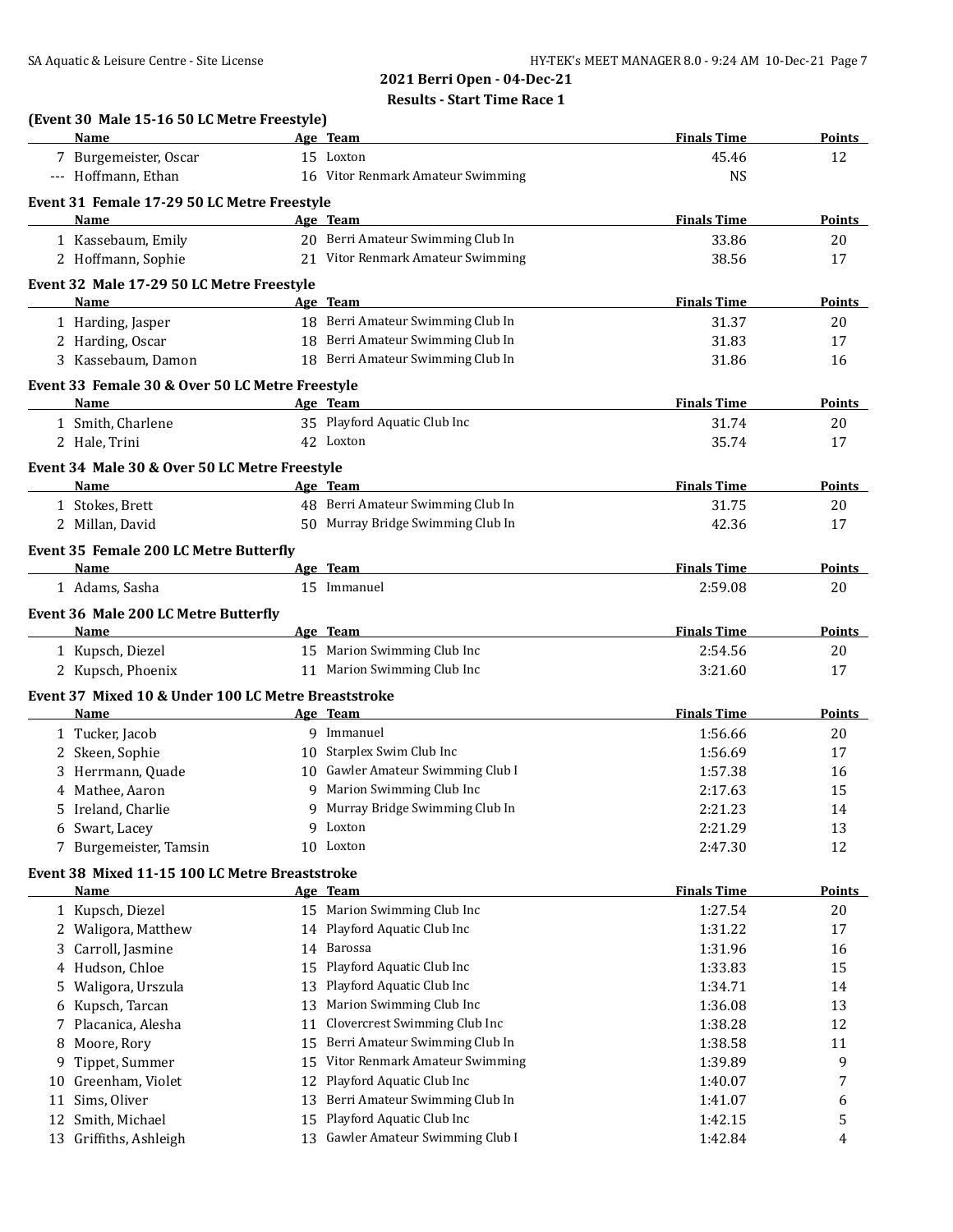### **Results - Start Time Race 1**

# **(Event 38 Mixed 11-15 100 LC Metre Breaststroke)**

|    | (EVEIN 50 MIAEU 11-15 100 LC MENE DI CASISNONE)<br>Name          |    | Age Team                          | <b>Finals Time</b> | <b>Points</b> |
|----|------------------------------------------------------------------|----|-----------------------------------|--------------------|---------------|
|    | 14 Nys, Lachie                                                   |    | 12 Gawler Amateur Swimming Club I | 1:43.47            | 3             |
|    | 15 Roberts, Isabella                                             |    | 13 Murray Bridge Swimming Club In | 1:44.30            | 2             |
|    | 16 Folley, Bronte                                                |    | 15 Murray Bridge Swimming Club In | 1:44.76            | $\mathbf{1}$  |
|    | 17 Griffiths, Ellie                                              |    | 11 Gawler Amateur Swimming Club I | 1:45.04            |               |
|    | 18 Charleson, Cody                                               |    | 12 Starplex Swim Club Inc         | 1:45.97            |               |
|    | 19 Timms, Leisel                                                 |    | 12 Barossa                        | 1:46.07            |               |
|    |                                                                  |    | 12 Playford Aquatic Club Inc      |                    |               |
| 20 | Giacopini, Aaliah                                                |    |                                   | 1:46.25            |               |
|    | 21 White, Tyler                                                  | 13 | Murray Bridge Swimming Club In    | 1:49.08            |               |
|    | 22 Mathee, Rhys                                                  | 13 | Marion Swimming Club Inc          | 1:52.45            |               |
| 23 | Eriksson, Leif                                                   | 12 | Playford Aquatic Club Inc         | 1:52.76            |               |
|    | 24 Paul, Meg                                                     |    | 11 Clovercrest Swimming Club Inc  | 1:56.76            |               |
|    | 25 Rothe, Lily                                                   |    | 13 Berri Amateur Swimming Club In | 2:00.59            |               |
|    | 26 Herrmann, Jorja                                               |    | 15 Gawler Amateur Swimming Club I | 2:15.38            |               |
| 27 | Gray, Lachlan                                                    |    | 11 Berri Amateur Swimming Club In | 2:16.04            |               |
|    | --- Daunt, Emily                                                 |    | 11 Marion Swimming Club Inc       | DQ                 |               |
|    | Body not on the breast (other than in the execution of the turn) |    |                                   |                    |               |
|    | --- Riedel, Hugh                                                 |    | 12 Vitor Renmark Amateur Swimming | <b>NS</b>          |               |
|    | --- Furniss, Jordana                                             |    | 15 Loxton                         | <b>NS</b>          |               |
|    | --- Nesci, Ocea                                                  |    | 11 Starplex Swim Club Inc         | <b>NS</b>          |               |
|    | Event 39 Mixed 16 & Over 100 LC Metre Breaststroke               |    |                                   |                    |               |
|    | Name                                                             |    | Age Team                          | <b>Finals Time</b> | <b>Points</b> |
|    | 1 Mcfarlane, Ben                                                 |    | 16 Gawler Amateur Swimming Club I | 1:26.56            | 20            |
|    | 2 Kassebaum, Damon                                               |    | 18 Berri Amateur Swimming Club In | 1:34.49            | 17            |
| 3. | Harding, Jasper                                                  |    | 18 Berri Amateur Swimming Club In | 1:37.36            | 16            |
|    | 4 Harding, Oscar                                                 |    | 18 Berri Amateur Swimming Club In | 1:40.16            | 15            |
|    | --- Hoffmann, Ethan                                              |    | 16 Vitor Renmark Amateur Swimming | <b>NS</b>          |               |
|    | --- Kassebaum, Emily                                             |    | 20 Berri Amateur Swimming Club In | <b>NS</b>          |               |
|    |                                                                  |    |                                   |                    |               |
|    | Event 40 Mixed 15 & Under 50 LC Metre Freestyle HCP Cards        |    |                                   |                    |               |
|    | Name                                                             |    | Age Team                          | <b>Finals Time</b> |               |
|    | --- Marks, Lachlan                                               |    | 14 Berri Amateur Swimming Club In | <b>SCR</b>         |               |
|    | Event 41 Female 8 & Under 50 LC Metre Breaststroke               |    |                                   |                    |               |
|    | Name                                                             |    | Age Team                          | <b>Finals Time</b> | <b>Points</b> |
|    | 1 Fullgrabe, Zara                                                |    | 7 Murray Bridge Swimming Club In  | 1:10.31            | 20            |
|    | 2 Smith, Makayla                                                 |    | 8 Playford Aquatic Club Inc       | 1:11.94            | 17            |
|    | 3 White, Chloe                                                   |    | 8 Murray Bridge Swimming Club In  | 1:12.28            | 16            |
|    | 4 Edwards, Sharla                                                |    | 8 Loxton                          | 1:19.43            | 15            |
|    | 5 Mcfarlane, Rubi                                                |    | 8 Gawler Amateur Swimming Club I  | 1:42.27            | 14            |
|    | 6 Parrotta, Clara                                                |    | 8 Berri Amateur Swimming Club In  | 1:42.99            | 13            |
|    |                                                                  |    |                                   |                    |               |
|    | Event 42 Male 8 & Under 50 LC Metre Breaststroke                 |    |                                   |                    |               |
|    | Name                                                             |    | Age Team                          | <b>Finals Time</b> | <b>Points</b> |
|    | 1 Zammit, Mason                                                  |    | 8 Playford Aquatic Club Inc       | 1:06.42            | 20            |
|    | Event 43 Female 9-10 50 LC Metre Breaststroke                    |    |                                   |                    |               |
|    | Name                                                             |    | Age Team                          | <b>Finals Time</b> | <b>Points</b> |
|    | 1 Weston, Mia Jayne                                              |    | 10 Marion Swimming Club Inc       | 50.24              | 20            |
|    | 2 Skeen, Sophie                                                  |    | 10 Starplex Swim Club Inc         | 53.07              | 17            |
| 3  | Stock, Sophie                                                    |    | 9 Playford Aquatic Club Inc       | 1:03.70            | 16            |
|    | 4 Hampel, Mia                                                    |    | 10 Loxton                         | 1:07.38            | 15            |
| 5. | Swart, Lacey                                                     |    | 9 Loxton                          | 1:08.31            | 14            |
|    | 6 Ireland, Charlie                                               |    | 9 Murray Bridge Swimming Club In  | 1:09.09            | 13            |

7 Skeen, Annabelle 12 9 Starplex Swim Club Inc 11 10.43 12 8 Eriksson, Joslin 10 Playford Aquatic Club Inc 1:11.58 11 9 Piltz, Eden 10 Berri Amateur Swimming Club In 1:18.74 9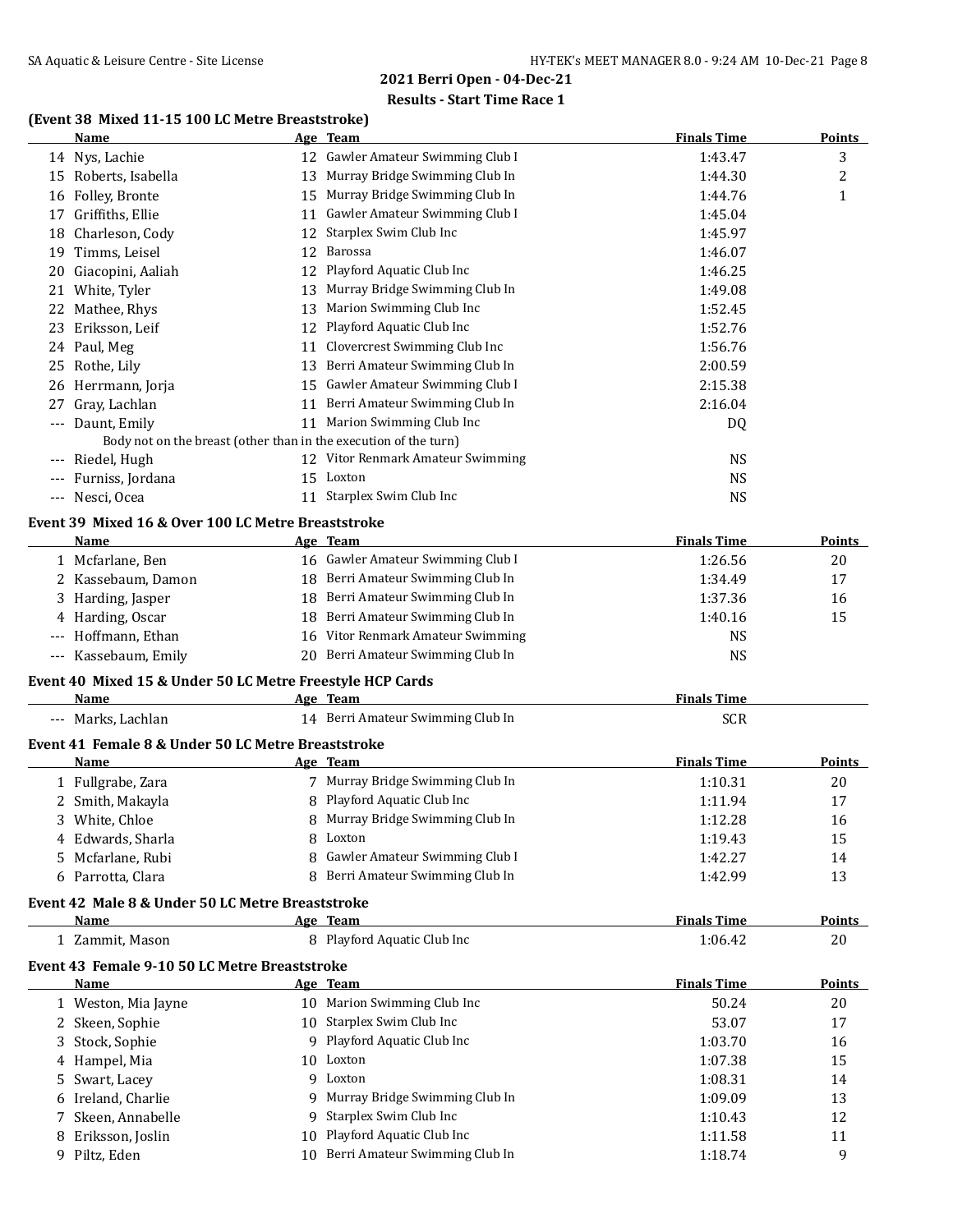### **Results - Start Time Race 1**

### **(Event 43 Female 9-10 50 LC Metre Breaststroke)**

|    | <b>Name</b>                                                      |    | Age Team                          | <b>Finals Time</b> | <b>Points</b>           |
|----|------------------------------------------------------------------|----|-----------------------------------|--------------------|-------------------------|
|    | 10 Burgemeister, Tamsin                                          |    | 10 Loxton                         | 1:18.81            | 7                       |
|    | 11 Millan, Matilda                                               |    | 10 Murray Bridge Swimming Club In | 1:26.29            | 6                       |
|    | Event 44 Male 9-10 50 LC Metre Breaststroke                      |    |                                   |                    |                         |
|    | Name                                                             |    | Age Team                          | <b>Finals Time</b> | <b>Points</b>           |
|    | 1 Tucker, Jacob                                                  |    | 9 Immanuel                        | 54.28              | 20                      |
|    | 2 Herrmann, Quade                                                |    | 10 Gawler Amateur Swimming Club I | 55.85              | 17                      |
|    | 3 Falkous, Eli                                                   |    | 9 Playford Aquatic Club Inc       | 56.52              | 16                      |
|    | 4 Mentha, Hudson                                                 |    | 10 Tea Tree Gully                 | 59.19              | 15                      |
|    | 5 Nesci, Zavier                                                  |    | 9 Starplex Swim Club Inc          | 1:02.64            | 14                      |
|    | 6 Mathee, Aaron                                                  |    | 9 Marion Swimming Club Inc        | 1:05.08            | 13                      |
|    | 7 Nys, Harrison                                                  |    | 10 Gawler Amateur Swimming Club I | 1:09.01            | 12                      |
|    | Event 45 Female 11-12 50 LC Metre Breaststroke                   |    |                                   |                    |                         |
|    | <b>Name</b>                                                      |    | Age Team                          | <b>Finals Time</b> | <b>Points</b>           |
|    | 1 Crossman, Ebony                                                |    | 11 Clovercrest Swimming Club Inc  | 43.61              | 20                      |
|    | 2 Daunt, Emily                                                   | 11 | Marion Swimming Club Inc          | 44.08              | 17                      |
|    | 3 Ellis, Piper                                                   |    | 12 Playford Aquatic Club Inc      | 45.09              | 16                      |
|    | 4 Placanica, Alesha                                              | 11 | Clovercrest Swimming Club Inc     | 45.86              | 15                      |
|    | 5 Schellen, Kaylee                                               | 12 | Murray Bridge Swimming Club In    | 47.18              | 14                      |
| 6  | Griffiths, Ellie                                                 | 11 | Gawler Amateur Swimming Club I    | 47.85              | 13                      |
|    | 7 Giacopini, Aaliah                                              | 12 | Playford Aquatic Club Inc         | 47.97              | 12                      |
|    | 8 Nesci, Ocea                                                    | 11 | Starplex Swim Club Inc            | 48.01              | 11                      |
| 9. | Timms, Leisel                                                    | 12 | Barossa                           | 48.40              | 9                       |
| 10 | Nesci, Ava                                                       | 12 | Starplex Swim Club Inc            | 48.94              | 7                       |
|    | 11 Geister, Leni                                                 | 11 | Barossa                           | 49.37              | 6                       |
|    | 12 Paul, Meg                                                     | 11 | Clovercrest Swimming Club Inc     | 54.98              | 5                       |
| 13 | Stocker, Ruby                                                    | 11 | Playford Aquatic Club Inc         | 55.32              | 4                       |
|    | 14 Ireland, Ella                                                 | 11 | Murray Bridge Swimming Club In    | 57.18              | 3                       |
|    | 15 Baker, Chelsea                                                | 11 | Playford Aquatic Club Inc         | 1:03.40            | $\overline{\mathbf{c}}$ |
|    | 16 Rothe, Ella                                                   |    | 11 Berri Amateur Swimming Club In | 1:03.58            | $\mathbf{1}$            |
|    | 17 Stevens, Kayleigh                                             |    | 12 Vitor Renmark Amateur Swimming | 1:03.85            |                         |
|    | 18 Stevens, Summer                                               |    | 11 Vitor Renmark Amateur Swimming | 1:04.02            |                         |
|    | 19 Davy, Ella                                                    | 11 | Murray Bridge Swimming Club In    | 1:05.35            |                         |
| 20 | Burgemeister, Natalia                                            |    | 11 Loxton                         | 1:28.16            |                         |
|    | Parrotta, Lalaine                                                |    | 11 Berri Amateur Swimming Club In | DQ                 |                         |
|    | Body not on the breast (other than in the execution of the turn) |    |                                   |                    |                         |
|    | --- Long, Emmanuelle                                             |    | 11 Loxton                         | <b>NS</b>          |                         |
|    | --- Finch, Tayah                                                 |    | 12 Barossa                        | <b>SCR</b>         |                         |

### **Event 46 Male 11-12 50 LC Metre Breaststroke**

| Name                | Age Team                             | <b>Finals Time</b> | Points |
|---------------------|--------------------------------------|--------------------|--------|
| 1 Riedel, Hugh      | Vitor Renmark Amateur Swimming<br>12 | 41.87              | 20     |
| 2 Shi, Maxx         | 11 Playford Aquatic Club Inc         | 45.18              | 17     |
| 3 Nys, Lachie       | 12 Gawler Amateur Swimming Club I    | 45.35              | 16     |
| 4 Kupsch, Phoenix   | Marion Swimming Club Inc<br>11       | 47.24              | 15     |
| 5 Zammit, Jayden    | 12 Playford Aquatic Club Inc         | 47.97              | 14     |
| 6 Hudson, Cameron   | Playford Aquatic Club Inc<br>11      | 48.17              | 13     |
| 7 McGinley, Gerard  | 12 Immanuel                          | 49.54              | 12     |
| 8 Gray, Lachlan     | Berri Amateur Swimming Club In<br>11 | 1:01.78            | 11     |
| 9 Hucks, Tyler      | 12 Loxton                            | 1:47.53            | 9      |
| --- Charleson, Cody | 12 Starplex Swim Club Inc            | NS.                |        |
|                     |                                      |                    |        |

# **Event 47 Female 13-14 50 LC Metre Breaststroke**

| Name                | Age Team                          | <b>Finals Time</b> | <b>Points</b> |
|---------------------|-----------------------------------|--------------------|---------------|
| ⊥ Waligora, Urszula | 13 Playford Aquatic Club Inc      | 44.32              | 20            |
| 2 Roberts, Isabella | 13 Murray Bridge Swimming Club In | 44.62              |               |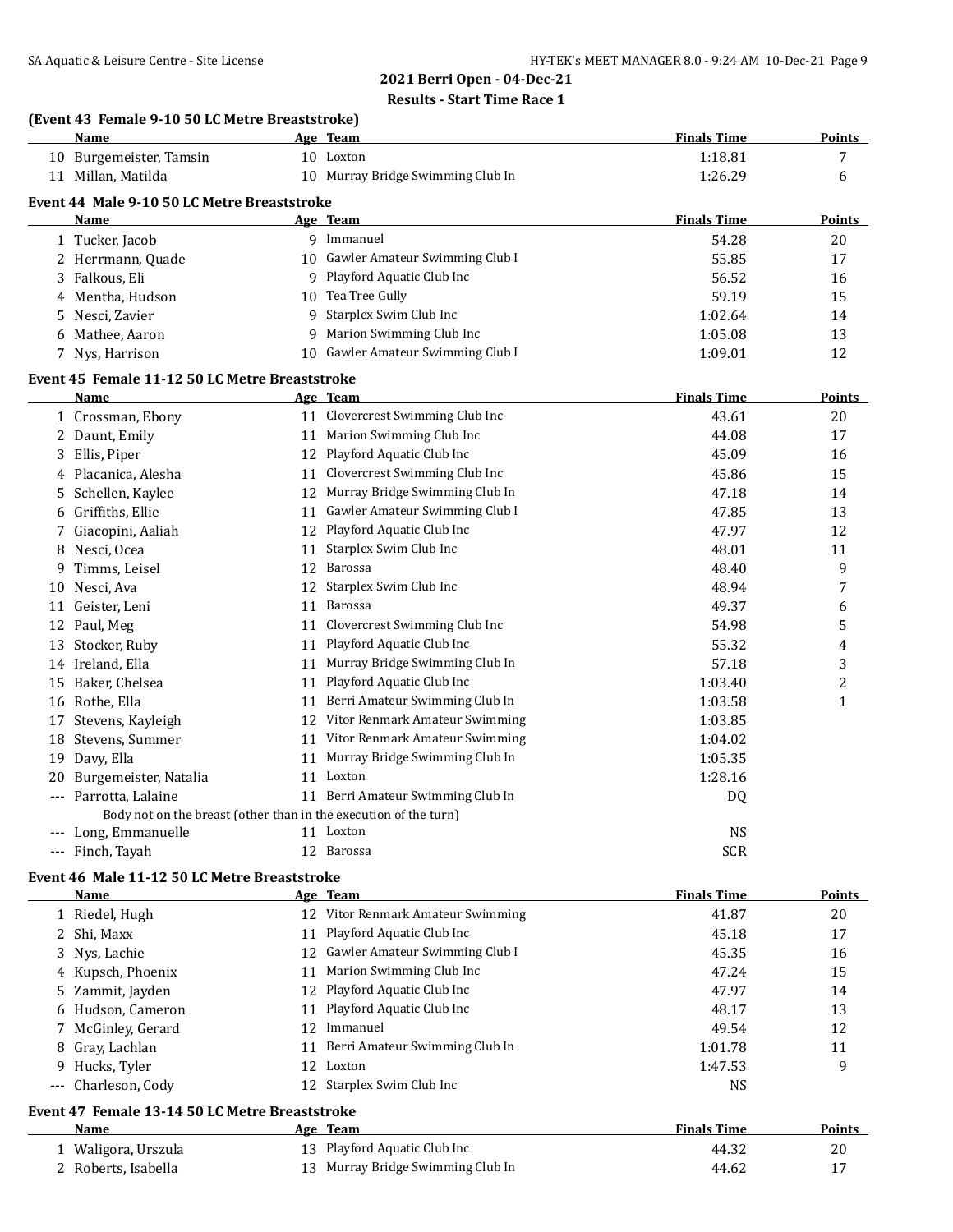### **Results - Start Time Race 1**

### **(Event 47 Female 13-14 50 LC Metre Breaststroke)**

| Name                  | Age Team                              | <b>Finals Time</b> | <b>Points</b> |
|-----------------------|---------------------------------------|--------------------|---------------|
| 3 Griffiths, Ashleigh | 13 Gawler Amateur Swimming Club I     | 46.54              | 16            |
| 4 Cox, Kenzie         | 13 Barossa                            | 47.15              | 15            |
| 5 Kassebaum, Amity    | Berri Amateur Swimming Club In<br>13  | 49.17              | 14            |
| 6 Mann, Kayla         | Mountain Pool<br>13.                  | 49.73              | 13            |
| 7 Rothe, Lily         | Berri Amateur Swimming Club In<br>13  | 56.10              | 12            |
| 8 Lamming, Savannah   | 13 Marion Swimming Club Inc           | 1:00.88            | 11            |
| 9 Ingerson, Sophie    | Berri Amateur Swimming Club In<br>13. | 1:01.42            | q             |
|                       |                                       |                    |               |

### **Event 48 Male 13-14 50 LC Metre Breaststroke**

| <b>Name</b>              | Age Team                               | <b>Finals Time</b> | <b>Points</b> |
|--------------------------|----------------------------------------|--------------------|---------------|
| 1 Waligora, Matthew      | 14 Playford Aquatic Club Inc           | 42.17              | 20            |
| 2 Zammit, Lachlan        | 14 Playford Aquatic Club Inc           | 43.18              | 17            |
| 3 White, Lucas           | 14 Loxton                              | 43.37              | 16            |
| 4 Kupsch, Tarcan         | 13 Marion Swimming Club Inc            | 43.57              | 15            |
| 5 Sims, Oliver           | 13 Berri Amateur Swimming Club In      | 44.54              | 14            |
| 6 Menadue, Benjamin      | 14 Berri Amateur Swimming Club In      | 47.40              | 13            |
| 7 White, Tyler           | Murray Bridge Swimming Club In<br>13 - | 48.89              | 12            |
| 8 Long, William          | Vitor Renmark Amateur Swimming<br>13   | 58.18              | 11            |
| 9 Parrotta, Kelton       | Berri Amateur Swimming Club In<br>13.  | 58.65              | 9             |
| --- Kassebaum, Alexander | 13 Berri Amateur Swimming Club In      | DQ                 |               |

### **Event 49 Female 15-16 50 LC Metre Breaststroke**

| Name                 |     | Age Team                          | <b>Finals Time</b> | <b>Points</b> |
|----------------------|-----|-----------------------------------|--------------------|---------------|
| 1 Adams, Sasha       | 15. | Immanuel                          | 44.47              | 20            |
| 2 Hudson, Chloe      |     | 15 Playford Aquatic Club Inc      | 45.79              | 17            |
| 3 Tippet, Summer     |     | 15 Vitor Renmark Amateur Swimming | 46.09              | 16            |
| 4 Wishart, Charlotte |     | 15 Berri Amateur Swimming Club In | 47.29              | 15            |
| 5 Herrmann, Jorja    |     | 15 Gawler Amateur Swimming Club I | 1:03.33            | 14            |
| --- Furniss, Jordana |     | 15 Loxton                         | D0                 |               |

#### **Event 50 Male 15-16 50 LC Metre Breaststroke**

| Name                  | Age Team                          | <b>Finals Time</b> | <b>Points</b> |
|-----------------------|-----------------------------------|--------------------|---------------|
| 1 Kupsch, Diezel      | 15 Marion Swimming Club Inc       | 37.02              | 20            |
| 2 Mcfarlane, Ben      | 16 Gawler Amateur Swimming Club I | 37.49              | 17            |
| 3 Schwarz, Harry      | 15 Dolphins (Sa)                  | 43.16              | 16            |
| 4 Cockshell, Lucas    | 16 Loxton                         | 43.25              | 15            |
| 5 Moore, Rory         | 15 Berri Amateur Swimming Club In | 44.86              | 14            |
| 6 Smith, Michael      | 15 Playford Aquatic Club Inc      | 45.52              | 13            |
| 7 Burgemeister, Oscar | 15 Loxton                         | 55.77              | 12            |
| --- Hoffmann, Ethan   | 16 Vitor Renmark Amateur Swimming | NS                 |               |

#### **Event 51 Female 17-29 50 LC Metre Breaststroke**

| Name                                               | Age Team                              | <b>Finals Time</b> | <b>Points</b> |
|----------------------------------------------------|---------------------------------------|--------------------|---------------|
| 1 Kassebaum, Emily                                 | Berri Amateur Swimming Club In<br>20. | 47.70              | 20            |
| Event 52 Male 17-29 50 LC Metre Breaststroke       |                                       |                    |               |
| <b>Name</b>                                        | Age Team                              | <b>Finals Time</b> | <b>Points</b> |
| 1 Kassebaum, Damon                                 | Berri Amateur Swimming Club In<br>18  | 44.00              | 20            |
| Event 53 Female 30 & Over 50 LC Metre Breaststroke |                                       |                    |               |
| Name                                               | Age Team                              | <b>Finals Time</b> | <b>Points</b> |
| 1 Hale, Trini                                      | 42 Loxton                             | 45.41              | 20            |
| Event 54 Male 30 & Over 50 LC Metre Breaststroke   |                                       |                    |               |
| <b>Name</b>                                        | Age Team                              | <b>Finals Time</b> | <b>Points</b> |
| Stokes, Brett                                      | Berri Amateur Swimming Club In<br>48  | 41.28              | 20            |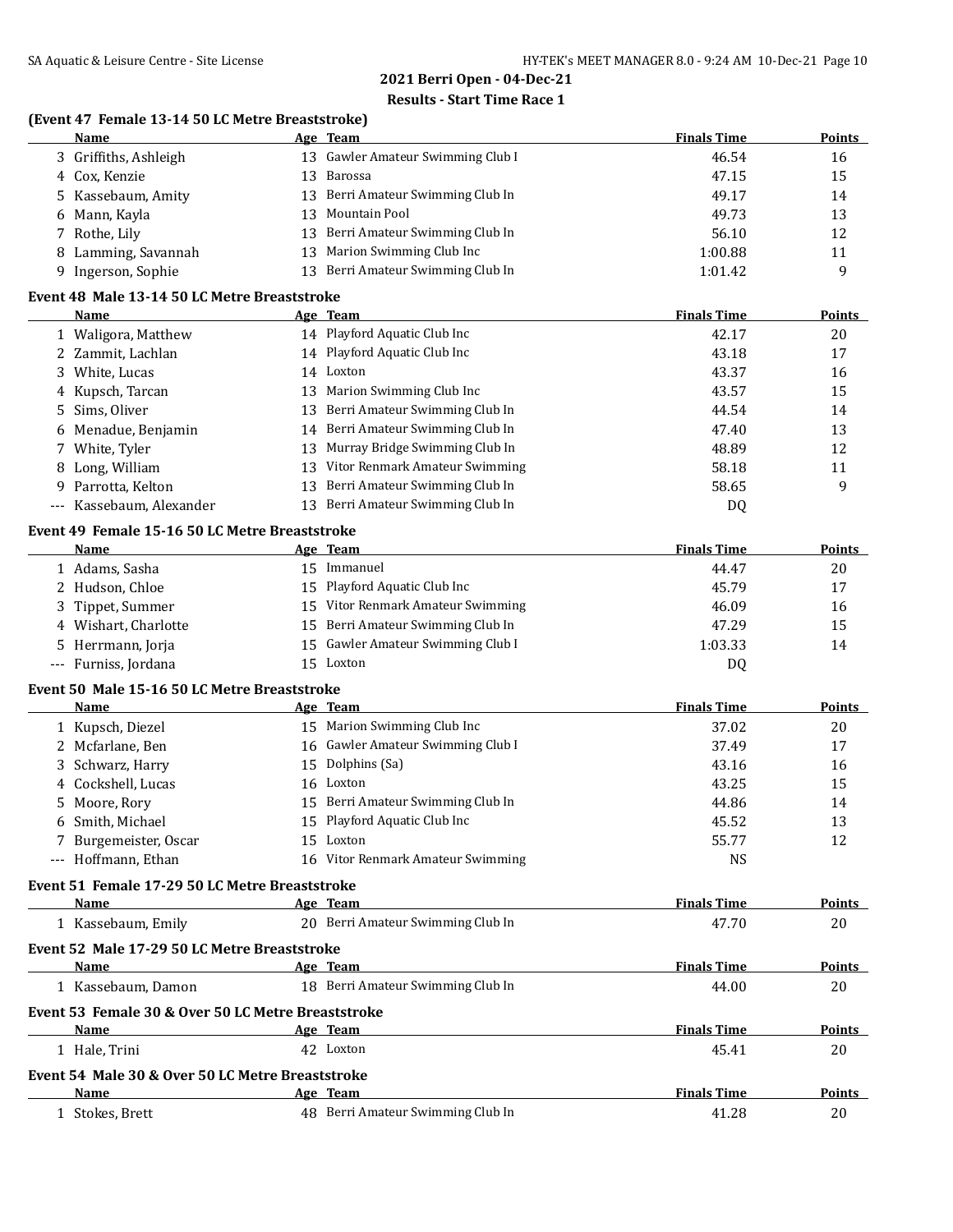# **Event 55 Female 200 LC Metre Freestyle**

|                     | Name                      |     | Age Team                         | <b>Finals Time</b> | <b>Points</b> |
|---------------------|---------------------------|-----|----------------------------------|--------------------|---------------|
|                     | 1 Hudson, Chloe           |     | 15 Playford Aquatic Club Inc     | 2:25.63            | 20            |
|                     | 2 Curthoys-Davies, Miella | 13  | Barossa                          | 2:25.91            | 17            |
|                     | 3 Crossman, Ebony         |     | 11 Clovercrest Swimming Club Inc | 2:34.23            | 16            |
|                     | 4 Long, Madelyn           |     | 16 Loxton                        | 2:35.77            | 15            |
|                     | 5 Ellis, Piper            |     | 12 Playford Aquatic Club Inc     | 2:37.95            | 14            |
|                     | 6 Cox, Emmy               | 11  | Barossa                          | 2:45.00            | 13            |
|                     | 7 Placanica, Alesha       | 11  | Clovercrest Swimming Club Inc    | 2:46.76            | 12            |
|                     | 8 Mann, Kayla             | 13  | Mountain Pool                    | 2:50.45            | 11            |
| 9                   | Smith, Keeley             | 13  | Murray Bridge Swimming Club In   | 2:51.61            | 9             |
| 10                  | Roberts, Isabella         | 13  | Murray Bridge Swimming Club In   | 2:58.97            | 7             |
| 11                  | Stocker, Ruby             | 11  | Playford Aquatic Club Inc        | 3:14.03            | 6             |
| $---$               | Gibbs, Saskia             | 13  | Loxton                           | <b>NS</b>          |               |
| $---$               | Wishart, Charlotte        | 15  | Berri Amateur Swimming Club In   | NS.                |               |
| $\qquad \qquad - -$ | Inglis, Jessica           | 15  | Loxton                           | <b>NS</b>          |               |
|                     | --- Finch, Tayah          | 12. | Barossa                          | <b>SCR</b>         |               |

#### **Event 56 Male 200 LC Metre Freestyle**

| Name                 | Age Team                          | <b>Finals Time</b> | <b>Points</b> |
|----------------------|-----------------------------------|--------------------|---------------|
| 1 Kupsch, Diezel     | 15 Marion Swimming Club Inc       | 2:30.13            | 20            |
| 2 Kupsch, Phoenix    | Marion Swimming Club Inc<br>11    | 2:35.01            | 17            |
| 3 Gadlan, Reiner     | 14 Playford Aquatic Club Inc      | 2:42.84            | 16            |
| 4 Cockshell, Lucas   | 16 Loxton                         | 2:44.35            | 15            |
| 5 Menadue, Benjamin  | 14 Berri Amateur Swimming Club In | 2:46.14            | 14            |
| 6 Zammit, Jayden     | 12 Playford Aquatic Club Inc      | 2:51.71            | 13            |
| --- Kassebaum, Damon | 18 Berri Amateur Swimming Club In | <b>SCR</b>         |               |

#### **Event 57 Mixed 10 & Under 100 LC Metre Backstroke**

| Name            | <b>Team</b><br>Age          | <b>Finals Time</b> | <b>Points</b> |
|-----------------|-----------------------------|--------------------|---------------|
| Mentha, Hudson  | 10 Tea Tree Gully           | 1:44.50            | 20            |
| 2 Tucker, Jacob | Immanuel                    | 1:46.87            | 17            |
| 3 Stock, Sophie | 9 Playford Aquatic Club Inc | 2:09.52            | 16            |

### **Event 58 Mixed 11-15 100 LC Metre Backstroke**

|     | <b>Name</b>      |    | Age Team                       | <b>Finals Time</b> | <b>Points</b> |
|-----|------------------|----|--------------------------------|--------------------|---------------|
|     | 1 Kupsch, Diezel | 15 | Marion Swimming Club Inc       | 1:16.08            | 20            |
|     | 2 Schwarz, Harry | 15 | Dolphins (Sa)                  | 1:18.41            | 17            |
|     | 3 Schubert, Nyah | 15 | Barossa                        | 1:22.59            | 16            |
|     | 4 Kupsch, Tarcan | 13 | Marion Swimming Club Inc       | 1:23.87            | 15            |
| 5   | Hudson, Cameron  | 11 | Playford Aquatic Club Inc      | 1:24.92            | 14            |
| 6   | Gadlan, Reiner   | 14 | Playford Aquatic Club Inc      | 1:28.85            | 13            |
|     | Geister, Leni    | 11 | Barossa                        | 1:29.47            | 12            |
| 8   | Marks, Lachlan   | 14 | Berri Amateur Swimming Club In | 1:29.62            | 11            |
| 9.  | Inglis, Jessica  | 15 | Loxton                         | 1:29.72            | 9             |
| 10  | McGinley, Gerard | 12 | Immanuel                       | 1:30.62            | 7             |
| 11  | Schubert, Emma   | 13 | Barossa                        | 1:31.05            | 6             |
| 12  | Gibbs, Saskia    | 13 | Loxton                         | 1:33.42            | 5             |
| 13  | Griffiths, Ellie | 11 | Gawler Amateur Swimming Club I | 1:34.29            | 4             |
| 14  | Tippet, Summer   | 15 | Vitor Renmark Amateur Swimming | 1:35.43            | 3             |
| 15  | Smith, Keeley    | 13 | Murray Bridge Swimming Club In | 1:37.32            | 2             |
| 16  | Cox, Kenzie      | 13 | Barossa                        | 1:40.07            | 1             |
| 17  | Paul, Meg        | 11 | Clovercrest Swimming Club Inc  | 1:41.18            |               |
| --- | Riedel, Hugh     | 12 | Vitor Renmark Amateur Swimming | DQ                 |               |
|     | Adams, Sasha     | 15 | Immanuel                       | <b>NS</b>          |               |
|     | Timms, Patrick   | 14 | Barossa                        | <b>SCR</b>         |               |
|     |                  |    |                                |                    |               |